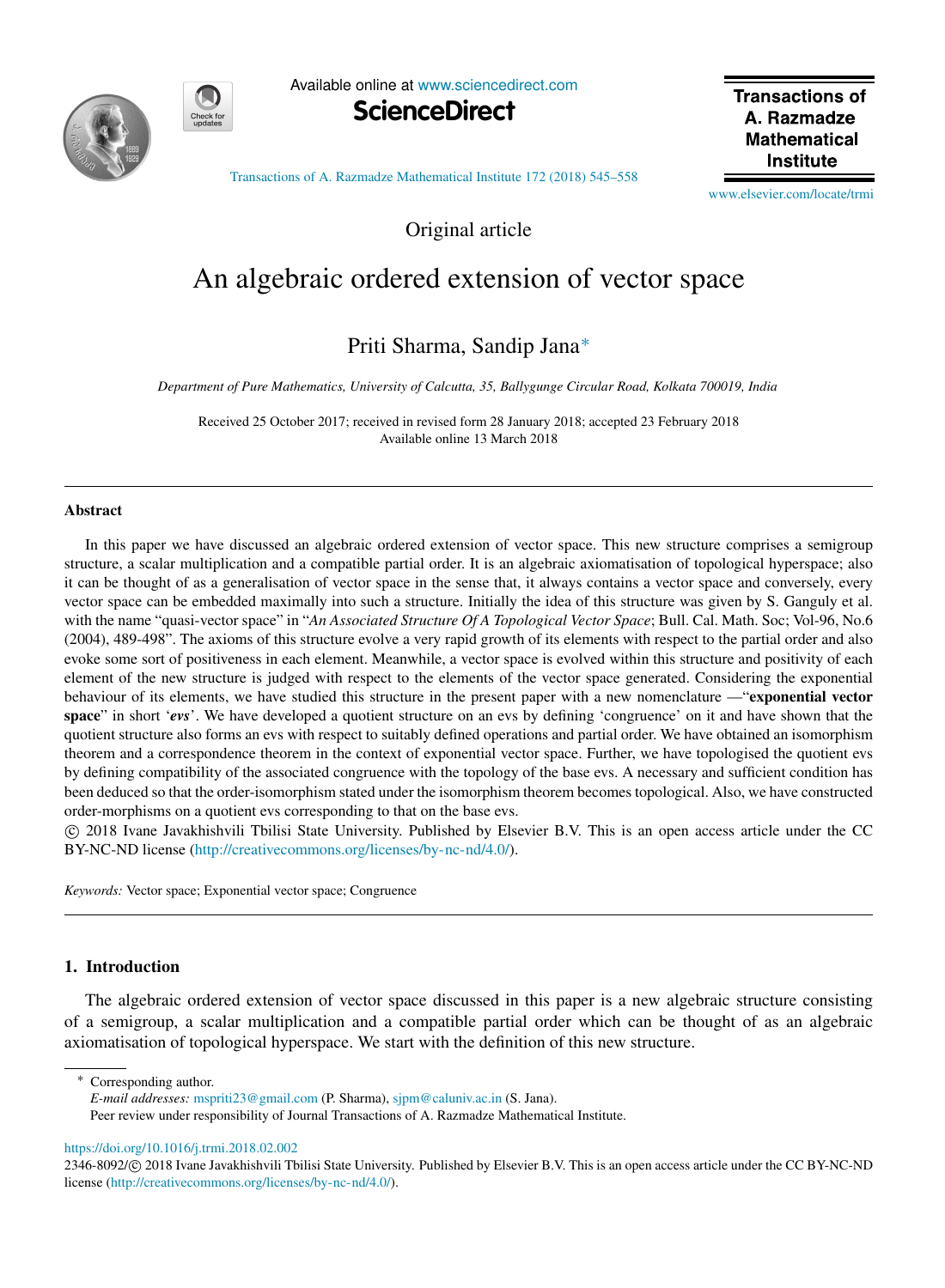<span id="page-1-0"></span>**Definition 1.1** ([\[1\]](#page-13-0)). Let  $(X, \leq)$  be a partially ordered set, '+' be a binary operation on X [called *addition*] and '·': *K* × *X* −→ *X* be another composition [called *scalar multiplication*, *K* being a field]. If the operations and the partial order satisfy the following axioms then  $(X, +, \cdot, \leq)$  is called an *exponential vector space* (in short *evs*) over *K* [This structure was initiated with the name *quasi-vector space* or *qvs* by S. Ganguly et al. in [\[1\]](#page-13-0)].

 $A_1$ :  $(X, +)$  is a commutative semigroup with identity  $\theta$  $A_2: x \leq y$   $(x, y \in X) \Rightarrow x + z \leq y + z$  and  $\alpha \cdot x \leq \alpha \cdot y$ ,  $\forall z \in X, \forall \alpha \in K$  $A_3$  : (i)  $\alpha \cdot (x + y) = \alpha \cdot x + \alpha \cdot y$ (ii)  $\alpha \cdot (\beta \cdot x) = (\alpha \beta) \cdot x$ (iii)  $(\alpha + \beta) \cdot x \leq \alpha \cdot x + \beta \cdot x$ (iv)  $1 \cdot x = x$ , where '1' is the multiplicative identity in *K*,  $\forall x, y \in X, \forall \alpha, \beta \in K$  $A_4$  :  $\alpha \cdot x = \theta$  iff  $\alpha = 0$  or  $x = \theta$ *A*<sub>5</sub> : *x* + (−1) · *x* =  $\theta$  iff *x* ∈ *X*<sub>0</sub> := { $z \in X : y \nleq z$ , ∀  $y \in X \setminus \{z\}$ } *A*<sub>6</sub> : For each  $x \in X$ ,  $\exists p \in X_0$  such that  $p \leq x$ .

In the above definition,  $X_0$  is precisely the set of all minimal elements of the evs  $X$  with respect to the partial order on *X* and forms the maximum vector space (within *X*) over the same field as that of *X* [\[1\]](#page-13-0). We call this vector space *X*<sup>0</sup> as the '*primitive space*' or '*zero space*' of *X* and the elements of *X*<sup>0</sup> as '*primitive elements*'.

First of all, by axiom  $A_3$  (iii), we note that for any non-primitive element  $x \in X$ ,  $x + x \ge 2x$  or equivalently  $\frac{1}{2}x + \frac{1}{2}x \geq x$  which shows a very rapid growth of the non-primitive elements of *X* with respect to the partial order of *X*. Also the axiom  $A_6$  reflects some sense of positivity of each element of *X*. All these facts emerge some sort of exponential flavour within the structure. Considering the importance and influence of the partial order which prevails an essence of hyperspace in the entire structure we find that the name "*exponential vector space*" should be a suitable nomenclature for the structure previously called "*quasi-vector space*".

Secondly, given any vector space *V* over some field *K*, an evs *X* can be constructed (as shown below) such that *V* is isomorphic to *X*0. In this sense, "exponential vector space" can be considered as an algebraic ordered extension of vector space.

Example 1.2 (*This Example is a Slight Modification of the Example 3.2 in [\[2\]](#page-13-1)*).

Let  $X := \{(r, a) \in \mathbb{R} \times V : r \geq 0, a \in V\}$ , where *V* is a vector space over some field *K*. Define operations and partial order on *X* as follows : for  $(r, a)$ ,  $(s, b) \in X$  and  $\alpha \in K$ ,

(i)  $(r, a) + (s, b) := (r + s, a + b);$ 

(ii)  $\alpha(r, a) := (r, \alpha a)$ , if  $\alpha \neq 0$  and  $0(r, a) := (0, \theta)$ ,  $\theta$  being the identity in *V*;

(iii)  $(r, a) \le (s, b)$  iff  $r \le s$  and  $a = b$ .

Then *X* becomes an exponential vector space over *K* with the primitive space  $\{0\} \times V$  which is evidently isomorphic to *V*.

The evs structure was motivated by the following example of hyperspace.

**Example 1.3** ([\[1\]](#page-13-0)). Let  $\mathscr{C}(\mathscr{X})$  be the topological hyperspace consisting of all non-empty compact subsets of a Hausdorff topological vector space  $\mathscr X$  over the field K of real or complex numbers. Then  $\mathscr C(\mathscr X)$  becomes an evs with respect to the operations and partial order defined as follows. For  $A, B \in \mathcal{C}(\mathcal{X})$  and  $\alpha \in \mathbb{K}$ , (i)  $A + B := \{a + b : a \in A, b \in B\}$ 

(ii)  $\alpha A := \{ \alpha a : a \in A \}$ 

(iii) The usual set-inclusion as the partial order.

The motivation behind the study of exponential vector space is that it envisages a structure in the line of functional analysis within a variety of mathematical objects; this is reflected through the following examples.

**Example 1.4.** Let  $\mathcal{F}(S)$  be the set of all non-negative functions defined on a nonempty set *S*. Then  $\mathcal{F}(S)$  is an evs with respect to the following operations and partial order : For  $f, g \in \mathcal{F}(S)$  and  $\alpha \in \mathbb{C}$ ,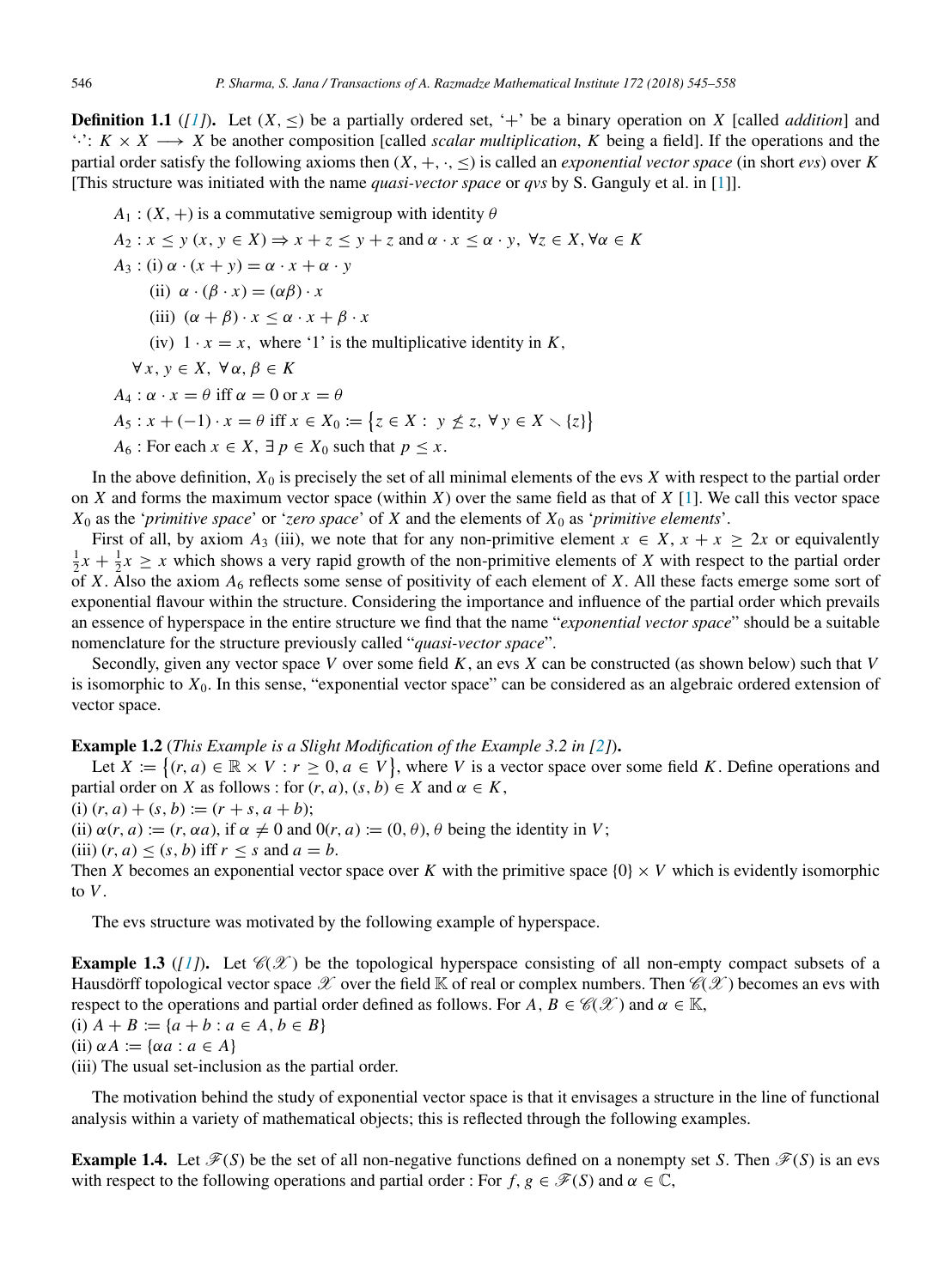(i)  $(f + g)(x) := f(x) + g(x), \forall x \in S$ (ii)  $(\alpha \cdot f)(x) := |\alpha| f(x), \forall x \in S$ (iii)  $f \leq g$  iff  $f(x) \leq g(x)$ ,  $\forall x \in S$ 

Thus the positive and negative parts of a real-valued function defined on *S* are members of the above evs.  $\Box$ 

**Example 1.5** ( $[2]$ ). Let *X* be a lattice with a least element  $\theta$ . Then it is an evs with respect to the following operations and partial order : For  $a, b \in X$  and  $\alpha \in K$  (*K* being any field)

(i)  $a + b := \max\{a, b\}$ 

(ii)  $\alpha \cdot a := a$  if  $\alpha \neq 0$  and  $0 \cdot a = \theta$ 

(iii) the linear order of *X* as the partial order.

Thus the set of natural numbers N, any interval of type  $[a, b)$  or  $[a, \infty)$  or  $[a, b]$  are examples of evs over any field.  $\square$ 

We now topologise an exponential vector space. For this we need the following concept.

**Definition 1.6** ( $\binom{3}{}$ ). Let ' $\leq$ ' be a preorder in a topological space *Z*; the preorder is said to be *closed* if its graph  $G_{\leq}(Z) := \{(x, y) \in Z \times Z : x \leq y\}$  is closed in  $Z \times Z$  (endowed with the product topology).

<span id="page-2-0"></span>**Theorem 1.7** ([\[3\]](#page-13-2)). A partial order ' $\leq$ ' in a topological space Z will be a closed order iff for any  $x, y \in Z$ *with*  $x \neq y$ ,  $\exists$  *open neighbourhoods* U, V of x, *y* respectively in Z such that  $( \uparrow U) \cap (\downarrow V) = \emptyset$ , where  $\uparrow U := \{z \in Z : z \geq u \text{ for some } u \in U\}$  and  $\downarrow V := \{z \in Z : z \leq v \text{ for some } v \in V\}.$ 

Definition 1.8. An exponential vector space *X* over the field K of real or complex numbers is said to be a *topological exponential vector space* if there exists a topology on *X* with respect to which the addition and the scalar multiplication are continuous and the partial order ' $\leq$ ' is closed (Here K is equipped with the usual topology).

**Remark 1.9.** If *X* is a topological exponential vector space then its primitive space  $X_0$  becomes a topological vector space, since restriction of a continuous function is continuous. Moreover, the closedness of the partial order ' $\leq$ ' in a topological exponential vector space *X* readily implies (in view of [Theorem 1.7\)](#page-2-0) that *X* is Hausdörff and hence  $X_0$ becomes a Hausdörff topological vector space.

**Example 1.10** ( $\lceil 4 \rceil$ ). Let  $X := [0, \infty) \times V$ , where V is a vector space over the field K of real or complex numbers. Define operations and partial order on *X* as follows : for  $(r, a)$ ,  $(s, b) \in X$  and  $\alpha \in \mathbb{K}$ ,

 $(i)$   $(r, a) + (s, b) := (r + s, a + b),$ 

 $(ii) \alpha(r, a) := (|\alpha|r, \alpha a),$ 

(iii)  $(r, a) \le (s, b)$  iff  $r \le s$  and  $a = b$ .

Then  $[0, \infty) \times V$  becomes an exponential vector space with the primitive space  $\{0\} \times V$  which is clearly isomorphic to *V*.

In this example, if we consider *V* as a Hausdörff topological vector space then  $[0, \infty) \times V$  becomes a topological exponential vector space with respect to the product topology, where  $[0, \infty)$  is equipped with the subspace topology inherited from the real line R.

If instead of *V* we take the trivial vector space { $\theta$ } in this example then, the resulting topological evs is  $[0, \infty) \times {\theta}$ } which can be clearly identified with the half ray  $[0, \infty)$  of the real line.

In the present paper we have introduced a quotient structure on an evs. For this we have first defined the concept of congruence on an evs and found some associated results. It has been also proved that the quotient structure again forms an evs with respect to suitably defined operations and partial order. Further, we have defined the compatibility between the congruence associated with the quotient evs and the topology of the base evs in order to make the quotient evs topological. We have obtained an isomorphism theorem and a correspondence theorem in the context of exponential vector space. Finally we have deduced a necessary and sufficient condition so that the order-isomorphism stated under the isomorphism theorem becomes topological.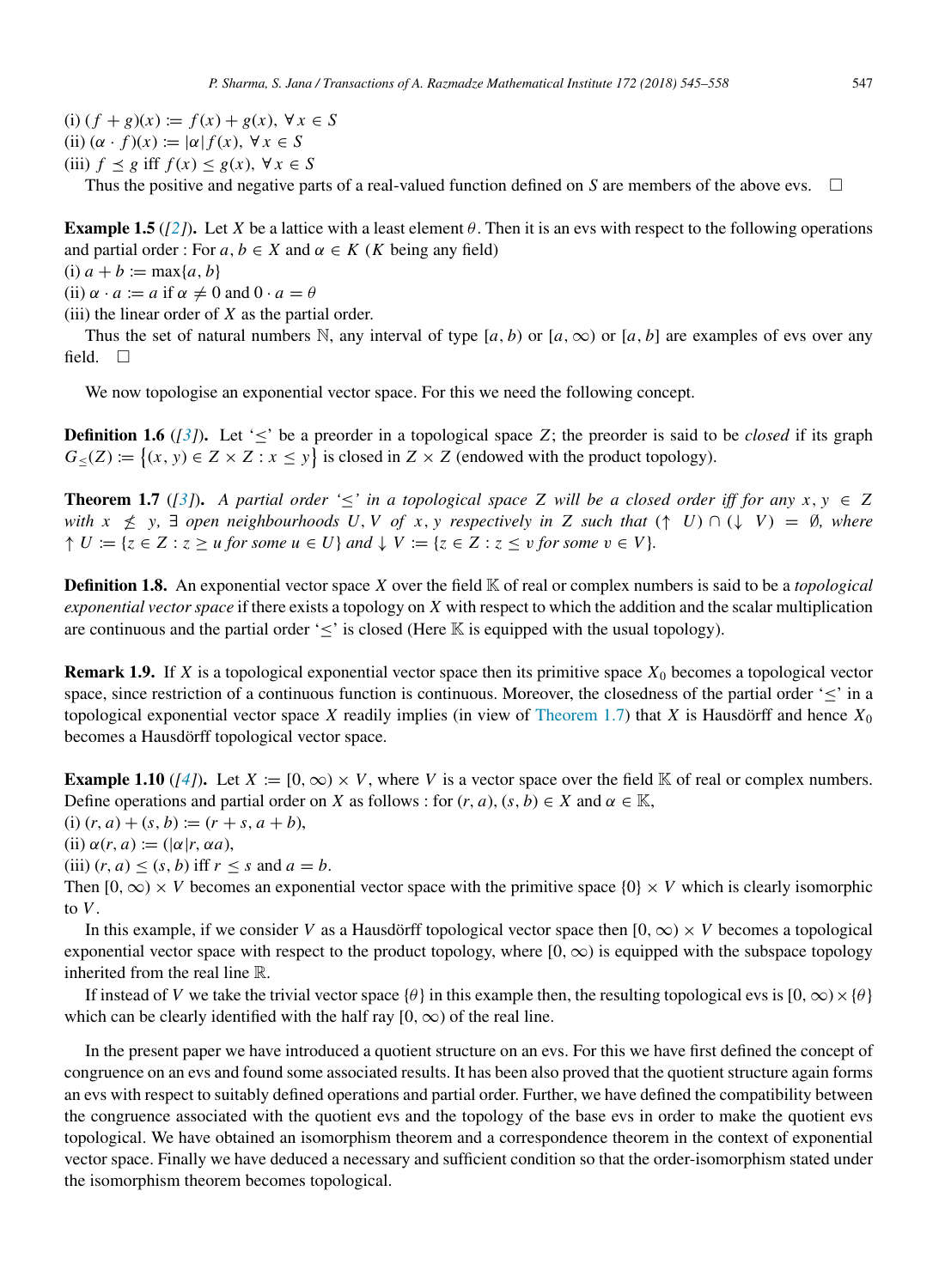# 2. Prerequisites

Definition 2.1 (*[\[5\]](#page-13-4)*). A subset *Y* of an exponential vector space *X* is said to be a *sub exponential vector space* (*subevs* in short) if *Y* itself is an exponential vector space with respect to the compositions of *X* being restricted to *Y* .

<span id="page-3-0"></span>Note 2.2 (*[\[5\]](#page-13-4)*). A subset *Y* of an exponential vector space *X* over a field *K* is a sub exponential vector space iff *Y* satisfies the following :

(i)  $\alpha x + y \in Y$ ,  $\forall \alpha \in K$ ,  $\forall x, y \in Y$ .

(ii)  $Y_0 \subseteq X_0 \cap Y$ , where  $Y_0 := \{ z \in Y : y \nleq z, \forall y \in Y \setminus \{z\} \}$ 

(iii) For any  $y \in Y$ ,  $\exists p \in Y_0$  such that  $p \leq y$ .

If *Y* is a subevs of *X* then actually  $Y_0 = X_0 \cap Y$ , since for any  $Y \subseteq X$  we have  $X_0 \cap Y \subseteq Y_0$ . [0, ∞) × { $\theta$ } is clearly a subevs of the evs  $[0, \infty) \times V$ .

Arbitrary product of exponential vector spaces : Let  $\{X_i : i \in \Lambda\}$  be an arbitrary family of exponential vector spaces over a common field *K* and  $X := \prod_{i \in A} X_i$  be the Cartesian product. Then, *X* becomes an exponential vector space over *K* with respect to the following operations and partial order (see section 5 of  $[2]$ ):

For  $x = (x_i)_i$ ,  $y = (y_i)_i \in X$  and  $\alpha \in K$  we define (i)  $x + y := (x_i + y_i)_i$ , (ii)  $\alpha x := (\alpha x_i)_i$ , (iii)  $x \ll y$  if  $x_i \leq y_i$ ,  $\forall i \in \Lambda$ .

Here the notation  $x = (x_i)_i \in X$  means that the point  $x \in X$  is the map  $x : i \mapsto x_i$   $(i \in \Lambda)$ , where  $x_i \in X_i$ ,  $\forall i \in \Lambda$ . The additive identity of *X* is given by  $\theta = (\theta_i)_i$ ,  $\theta_i$  being the additive identity in  $X_i$ . Also the primitive space of *X* is given by  $X_0 = \prod_{i \in \Lambda} [X_i]_0$ .

This product space *X* becomes a topological exponential vector space over the field K whenever each factor space  $X_i$  is a topological evs over  $K$  and  $X$  is endowed with the product topology, which is the weakest topology on  $X$  so that each projection map  $p_i: X \longrightarrow X_i$  given by  $p_i: x \longmapsto x_i$  is continuous.

Thus for any cardinal number  $\beta$ ,  $[0, \infty)^\beta$  becomes a topological evs.

<span id="page-3-2"></span>**Definition 2.3** ( $[4]$ ). A mapping  $f : X \longrightarrow Y$  (*X, Y* being two exponential vector spaces over the field *K*) is called an *order-morphism* if

(i) *f* (*x* + *y*) = *f* (*x*) + *f* (*y*), ∀ *x*, *y* ∈ *X*

(ii) 
$$
f(\alpha x) = \alpha f(x), \forall \alpha \in K, \forall x \in X
$$

 $(iii)$   $x \leq y$   $(x, y \in X) \Rightarrow f(x) \leq f(y)$ 

(iv)  $p \le q$   $(p, q \in f(X)) \Rightarrow f^{-1}(p) \subseteq \downarrow f^{-1}(q)$  and  $f^{-1}(q) \subseteq \uparrow f^{-1}(p)$ .

A bijective (injective, surjective) order-morphism is called an *order-isomorphism* (*order-monomorphism*, *orderepimorphism* respectively).

If *X*, *Y* are two topological evs over K then an order-isomorphism  $f : X \longrightarrow Y$  is said to be a *topological order-isomorphism* if *f* is a homeomorphism.

If  $f : X \longrightarrow Y$  is an order-morphism and  $\theta$ ,  $\theta'$  are the identity elements of *X*, *Y* respectively then  $f(\theta)$  = *f* (0. $\theta$ ) = 0.*f*( $\theta$ ) =  $\theta'$ . It is also clear that *f*(*X*<sub>0</sub>) ⊆ *Y*<sub>0</sub> and hence *X*<sub>0</sub> ⊆ *f*<sup>-1</sup>(*Y*<sub>0</sub>) in general. If *X*<sub>0</sub> = *f*<sup>-1</sup>(*Y*<sub>0</sub>) (which is true for any order-monomorphism) then those order-morphisms are of special interest; so we make the following definition :

<span id="page-3-1"></span>**Definition 2.4.** An order-morphism  $f: X \longrightarrow Y$  (*X*, *Y* being two evs over a common field) is said to be a *normal order-morphism* if  $X_0 = f^{-1}(Y_0)$ .

Definition 2.5. A property of an evs is called an *evs property* if it remains invariant under order-isomorphism.

The concept of order-isomorphism is competent enough to extract the structural beauty of an evs by judging the invariance of its various properties. Since the composition of two order-isomorphisms, the inverse of an orderisomorphism and the identity map are again order-isomorphisms, the concept thereby produces a partition on the collection of all evs over some common field; this helps one to distinguish two evs belonging to two different classes under this partition.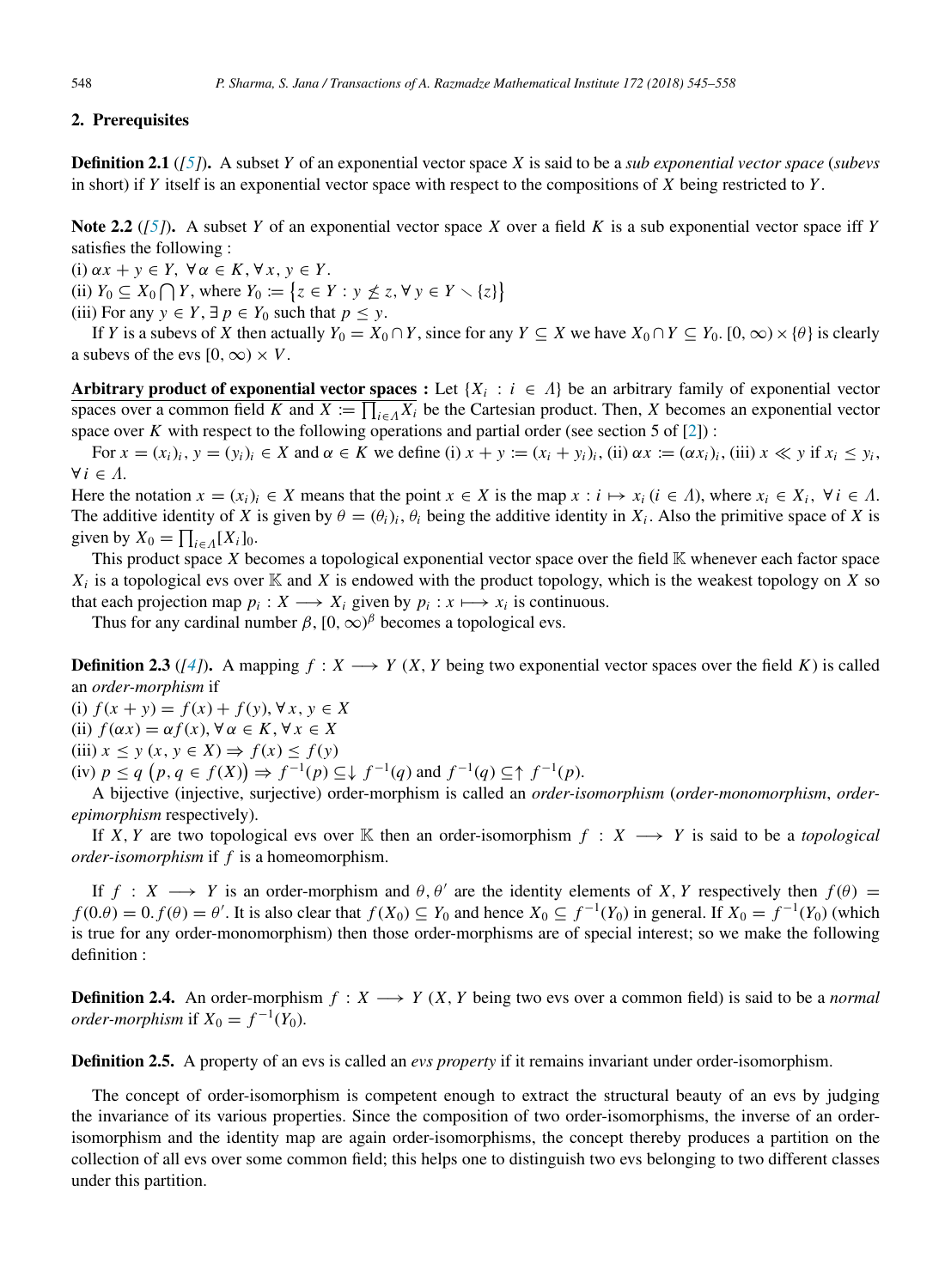**Definition 2.6** ( $[5]$ ). In an evs *X* the *primitive* of  $x \in X$  is defined as the set

$$
P_x := \{ p \in X_\circ : p \le x \}
$$

The axiom  $A_6$  in [Definition 1.1](#page-1-0) ensures that the primitive of each element of an evs is nonempty.

**Definition 2.7** (*[\[5\]](#page-13-4)*). An evs *X* is said to be a *single primitive evs* if  $P_x$  is a singleton set for each  $x \in X$ . Also, in a single primitive evs *X*,  $P_{x+y} = P_x + P_y$  and  $P_{\alpha x} = \alpha P_x$ ,  $\forall x, y \in X$  and for all scalar  $\alpha$ . Single primitivity is an evs property [\[5\]](#page-13-4).

<span id="page-4-0"></span>**Proposition 2.8.** If  $f : X \longrightarrow Y$  (X, *Y* being two exponential vector spaces over the same field K) is an order*morphism then*  $f(M) := \{ f(m) : m \in M \}$  *is a subevs of Y, for any subevs M of X.* 

**Proof.** Let  $f(m)$ ,  $f(m') \in f(M)$  and  $\alpha \in K$ . Then  $\alpha f(m) + f(m') = f(\alpha m + m') \in f(M)$ , since M is a subevs. Now  $y \in [f(M)]_0 \Rightarrow \exists x \in M$  such that  $y = f(x)$ . Let  $p \in M_0$  such that  $p \le x \Rightarrow f(p) \le f(x) = y \Rightarrow f(p) = y$ , since y is a minimal element of *f* (*M*). Again  $M_0 = M ∩ X_0$  [∴ *M* is a subevs]  $\Rightarrow p \in X_0$  and hence  $y = f(p) \in f(X_0) \subseteq Y_0$ . Thus it follows that  $[f(M)]_0 \subseteq f(M) \cap Y_0$  and hence  $[f(M)]_0 = f(M) \cap Y_0$ . Again for any  $m \in M$ ,  $\exists q \in M_0$  such that  $q \leq m \Rightarrow f(q) \leq f(m)$ , where  $f(q) \in f(M) \cap Y_0 = [f(M)]_0$ . Then, the result follows from [Note 2.2.](#page-3-0) □

**Proposition 2.9.** *If f* :  $X \rightarrow Y(X, Y)$  *Deing two exponential vector spaces over the same field K) is a normal order-morphism then*  $f^{-1}(N) := \{x \in X : f(x) \in N\}$  *is a subevs of X, for any subevs N of f* (*X*) [By above [Proposition 2.8](#page-4-0)*,*  $f(X)$  is a subevs of  $Y$ ].

**Proof.** Let  $x, x' \in f^{-1}(N)$  and  $\alpha \in K$ . Then  $f(x), f(x') \in N \Rightarrow f(\alpha x + x') = \alpha f(x) + f(x') \in N$  [: N is a subevs]  $\Rightarrow \alpha x + x' \in f^{-1}(N)$ .

Now we show that  $[f^{-1}(N)]_0 \subseteq X_0 \cap f^{-1}(N)$ . For this let  $q \in [f^{-1}(N)]_0 \subseteq f^{-1}(N)$ . We claim that  $f(q) \in N_0$ . If possible let  $\exists q' \in N$  with  $q' \le f(q)$  but  $q' \ne f(q)$ . Then  $f^{-1}f(q) \subseteq \uparrow f^{-1}(q')[\cdot, q', f(q) \in N \subseteq f(X)] \Rightarrow q \ge p$ , for some  $p \in f^{-1}(q') \subseteq f^{-1}(N)$ . This implies that  $q = p$ , since  $q \in [f^{-1}(N)]_0 \Rightarrow f(q) = f(p) = q' - a$ contradiction. Therefore  $f(q) \in N_0 \Rightarrow q \in f^{-1}(N_0)$ . Thus we have  $[f^{-1}(N)]_0 \subseteq f^{-1}(N_0)$ . Again  $f^{-1}(N_0) =$  $f^{-1}(N \cap [f(X)]_0) = f^{-1}(N \cap f(X) \cap Y_0) = f^{-1}(N \cap Y_0) = f^{-1}(N) \cap f^{-1}(Y_0) = f^{-1}(N) \cap X_0$   $[\cdot : X_0 = f^{-1}(Y_0)]$ for, *f* is normal]. Also we know that  $f^{-1}(N) \cap X_0 \subseteq [f^{-1}(N)]_0$ . Thus it follows that

$$
[f^{-1}(N)]_0 = f^{-1}(N_0) = f^{-1}(N) \cap X_0
$$

Next let  $x \in f^{-1}(N)$ . Then  $f(x) \in N$ . So  $\exists p \in N_0$  such that  $p \le f(x)$ . Again  $p \in N_0 \subseteq f(X) \Rightarrow$  $f^{-1}f(x) \subseteq \uparrow f^{-1}(p) \Rightarrow \exists q \in f^{-1}(p)$  such that  $x \geq q$ . Now  $q \in f^{-1}(p) \subseteq f^{-1}(N_0) = [f^{-1}(N)]_0$ . Therefore by [Note 2.2](#page-3-0) it follows that  $f^{-1}(N)$  is a subevs of *X*.  $\square$ 

## 3. Quotient structure on exponential vector space

In this section we shall discuss some quotient structure on an exponential vector space. For this we introduce first the concept of congruence on an exponential vector space as follows:

<span id="page-4-1"></span>Definition 3.1. Let *E* be an equivalence relation on an exponential vector space *X* over a field *K*. Then *E* is said to be a *congruence* on *X* if it satisfies the following :

$$
(i) (a, b) \in E \implies (x + a, x + b) \in E, \forall x \in X
$$
  
\n
$$
(ii) (a, b) \in E \implies (\alpha a, \alpha b) \in E, \forall \alpha \in K
$$
  
\n
$$
(iii) x \le y \le z \& (x, z) \in E \implies (x, y) \in E[ \text{ and hence } (y, z) \in E]
$$
  
\n
$$
(iv) a \le x \le b \& (x, y) \in E \implies \exists c, d \in X \text{ such that } c \le y \le d \text{ and}
$$
  
\n
$$
(a, c) \in E, (b, d) \in E
$$

Any congruence *E* on an exponential vector space *X* (over a field *K*) produces the quotient set  $X/E := \{ [x] : x \in$  $X$ , where [*x*] denotes the equivalence class containing *x* (with respect to *E*) i.e

 $[x] := \{ y \in X : (x, y) \in E \}$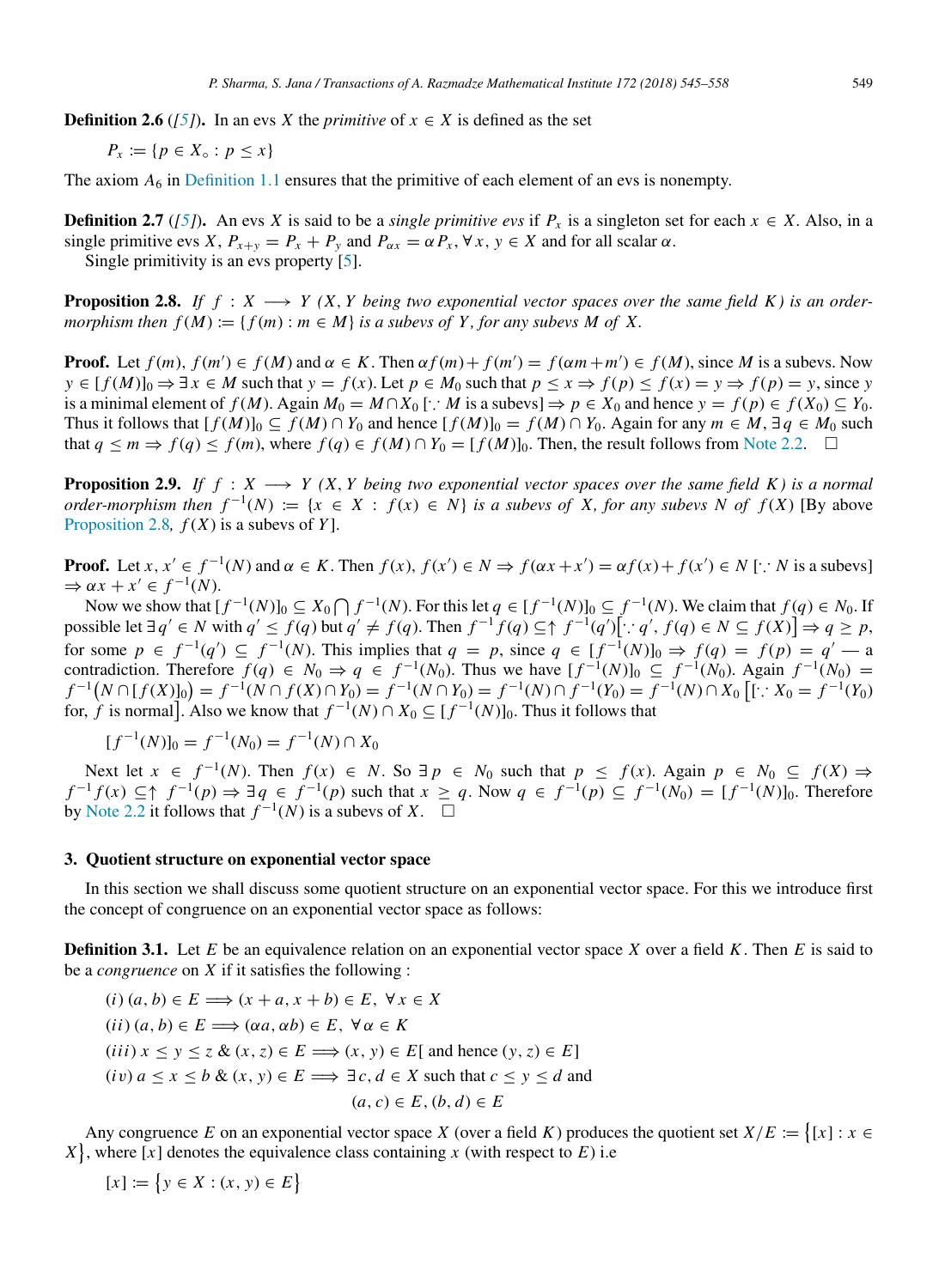We now show that  $X/E$  becomes an exponential vector space over *K* with respect to the following operations and partial order.

\n- (*i*) 
$$
[x] + [y] := [x + y]
$$
,  $\forall [x], [y] \in X/E$
\n- (*ii*)  $\alpha[x] := [\alpha x]$ ,  $\forall [x] \in X/E$ ,  $\forall \alpha \in K$
\n- (*iii*)  $[x] \leq [y] \iff \text{for any } x' \in [x]$ ,  $\exists y' \in [y]$  such that  $x' \leq y'$  and for any  $y'' \in [y]$ ,  $\exists x'' \in [x]$  such that  $x'' \leq y''$ .
\n

Thus  $[x] \preccurlyeq [y]$  in  $X/E \iff [x] \subseteq \downarrow [y]$  and  $[y] \subseteq \uparrow [x]$ , where for the set-inclusion relation,  $[x], [y], \uparrow [x]$  and ↓ [*y*] are considered as subsets of *X*.

We first show that the aforesaid operations are well-defined and the order '≼' is actually a partial order. For this let  $(x, x'), (y, y') \in E \Rightarrow (x + y, x' + y), (x' + y, x' + y') \in E \Rightarrow (x + y, x' + y') \in E \Rightarrow [x + y] = [x' + y']$ . Also  $(x, x') \in E \Rightarrow (\alpha x, \alpha x') \in E \Rightarrow [\alpha x] = [\alpha x']$ . This justifies that the operations are well-defined.

Clearly the order ' $\preccurlyeq$ ' on *X*/*E* is reflexive and transitive. To check that it is anti-symmetric, let [*x*]  $\preccurlyeq$  [*y*] and  $[y]$   $\preccurlyeq$   $[x]$   $\Rightarrow$  for any  $x' \in [x], \exists y' \in [y]$  such that  $x' \leq y'$  and for this  $y' \in [y], \exists x'' \in [x]$  such that  $y' \leq x'' \Rightarrow x' \leq y' \leq x'' \Rightarrow (x', y') \in E$  [by axiom (iii) of [Definition 3.1](#page-4-1) of congruence  $] \Rightarrow [x] = [x'] = [y'] = [y]$ . To show that *X*/*E* is an exponential vector space over *K* we need the following lemma.

<span id="page-5-0"></span>**Lemma 3.2.**  $[u] \preccurlyeq [v]$ *, whenever*  $u \leq v$   $(u, v \in X)$ *.* 

**Proof.** For each  $u' \in [u]$ , we have by axiom (iv) of [Definition 3.1](#page-4-1) of congruence, some  $v' \in [v]$  ( $\because u \le v$ ) such that *u*<sup> $′$ </sup> ≤ *v*<sup> $′$ </sup>. Also by same axiom, for each  $v'' \in [v]$ ,  $\exists u'' \in [u]$  such that  $u'' \le v''$ . This justifies that  $[u] \preccurlyeq [v]$ , whenever  $u \leq v$ .  $\Box$ 

<span id="page-5-1"></span>Theorem 3.3. *X*/*E is an exponential vector space for any congruence E on an evs X.*

**Proof.**  $A_1$ : Obviously  $(X/E, +)$  is a commutative semigroup with identity  $[\theta]$ ,  $\theta$  being the identity in *X*. A<sub>2</sub>: Let  $[x] \preccurlyeq [y]$ . Then for  $x, \exists y' \in [y]$  such that  $x \leq y'$  (by definition of ' $\preccurlyeq$ ' in  $X/E$ )  $\Rightarrow x + z \leq y' + z$ , for any  $z \in X$ . So by [Lemma 3.2](#page-5-0) we have  $[x + z] \preccurlyeq [y' + z]$ . Now  $(y, y') \in E \Rightarrow (y + z, y' + z) \in E \Rightarrow E$  $[x + z]$   $\le$   $[y' + z]$  =  $[y + z]$   $\Rightarrow$   $[x] + [z]$   $\le$   $[y] + [z]$ ,  $\forall$   $[z] \in X/E$ .

Now let  $[x] \preccurlyeq [y]$  and  $\alpha \in K$ . We show that  $[\alpha x] \preccurlyeq [\alpha y]$ . For  $x, \exists y' \in [y]$  such that  $x \leq y' \Rightarrow \alpha x \leq \alpha y'$ . Then by [Lemma 3.2](#page-5-0) we have  $[\alpha x] \preccurlyeq [\alpha y']$ . Again  $(y, y') \in E \Rightarrow (\alpha y, \alpha y') \in E \Rightarrow [\alpha x] \preccurlyeq [\alpha y'] = [\alpha y] \Rightarrow \alpha [x] \preccurlyeq \alpha [y]$ . A<sub>3</sub>: Let  $[x]$ ,  $[y] \in X/E$  and  $\alpha, \beta \in K$ . Then

(i)  $\alpha([x] + [y]) = \alpha([x + y]) = [\alpha(x + y)] = [\alpha x + \alpha y] = \alpha[x] + \alpha[y].$ 

(ii) 
$$
\alpha(\beta[x]) = \alpha[\beta x] = [(\alpha\beta)x] = (\alpha\beta)[x].
$$

(iii)  $(\alpha + \beta)[x] = [(\alpha + \beta)x]$ . Now  $(\alpha + \beta)x \leq \alpha x + \beta x \Rightarrow [(\alpha + \beta)x] \leq [\alpha x + \beta x] = \alpha[x] + \beta[x]$ , by [Lemma 3.2.](#page-5-0) (iv) Clearly  $1[x] = [x]$ .

 $\mathbf{A}_4$ :  $\alpha[x] = [\theta]$  iff  $[\alpha x] = [\theta]$  iff  $(\alpha x, \theta) \in E$  iff  $(x, \theta) \in E$ , whenever  $\alpha \neq 0$  iff either  $\alpha = 0$  or  $[x] = [\theta]$ .

 $\mathbf{A}_5$ :  $[x] - [x] = [\theta] \Leftrightarrow [x - x] = [\theta] \Leftrightarrow (x - x, \theta) \in E$ . Let  $Y := \{ [x] : (x - x, \theta) \in E \}$ . We claim that  $Y = [X/E]_0$ . First of all,  $[p] \in Y$ ,  $\forall p \in X_0$ . Let  $[x] \in Y$  and  $[y] \preccurlyeq [x] \Rightarrow$  for  $x, \exists y' \in [y]$  such that  $y' \leq x \Rightarrow y' - x \leq x - x$ 

 $\Rightarrow$  by [Lemma 3.2,](#page-5-0)  $[y'-x] \preccurlyeq [x-x] = [\theta]$ , by construction of  $Y \Rightarrow$  for  $\theta$ ,  $\exists z \in [y'-x]$  such that  $z \le \theta \Rightarrow z = \theta$  $\Rightarrow$   $[y' - x] = [z] = [\theta] \Rightarrow [y' - x] + [x] = [\theta] + [x] \Rightarrow [y'] + [-x + x] = [x] \Rightarrow [y'] + [\theta] = [x] \Rightarrow [y] = [x]$  $(\because (y, y') \in E) \Rightarrow [x] \in [X/E]_0.$ 

Conversely, if  $[x] \in [X/E]_0^0$  then for any  $p \in X_0$  with  $p \le x$  we must have  $[p] = [x] \Rightarrow (p, x) \in E \Rightarrow$  $(p - p, x - x) \in E \Rightarrow (\theta, x - x) \in E \Rightarrow [x] \in Y$ . Thus we have

$$
[X/E]_0 = \{ [x] \in X/E : (x - x, \theta) \in E \}
$$

and hence  $[x] - [x] = [\theta] \Longleftrightarrow [x] \in [X/E]_0$ . A<sub>6</sub>: As *X* is an exponential vector space so for each  $x \in X$ ,  $\exists p \in X_0$  such that  $p \le x \Rightarrow [p] \preccurlyeq [x]$ , by [Lemma 3.2,](#page-5-0) where  $[p] \in [X/E]_0$ .

Therefore  $X/E$  is an exponential vector space over *K* with respect to aforesaid operations and partial order.  $\square$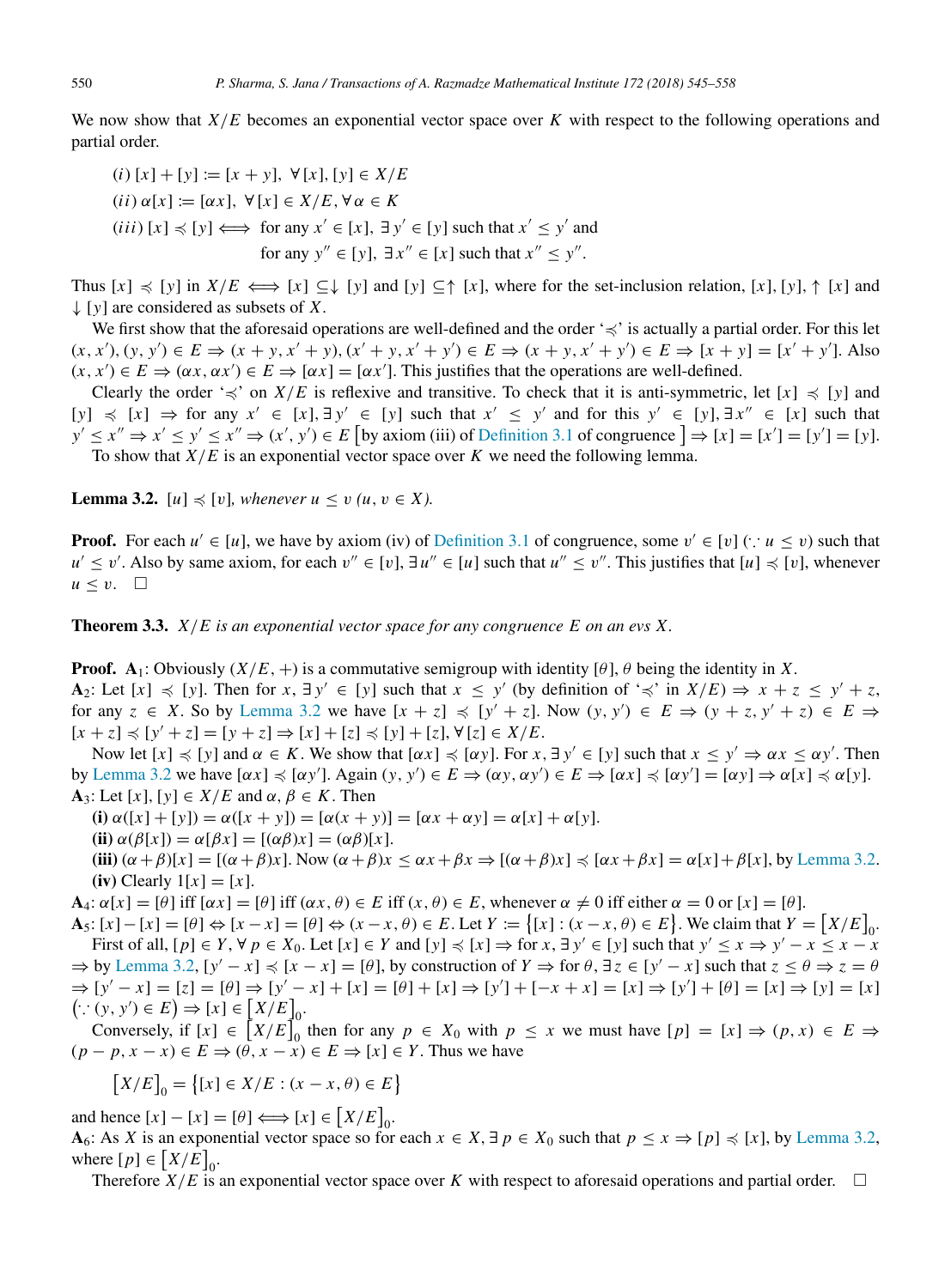<span id="page-6-3"></span>Note 3.4. For any quotient evs  $X/E$ , where *E* is a congruence on an evs *X*, the primitive space of  $X/E$  is given by :  $[X/E]_0 = \{ [x] \in X/E : (x - x, \theta) \in E \}.$ 

To proceed further let us first consider the canonical map  $\pi : X \longrightarrow X/E$  defined by  $\pi(x) = [x]$ ,  $\forall x \in X$ . Then (i)  $\pi(x + y) = [x + y] = [x] + [y] = \pi(x) + \pi(y), \forall x, y \in X$ (ii)  $\pi(\alpha x) = [\alpha x] = \alpha[x] = \alpha \pi(x), \forall \alpha \in K, \forall x \in X$ (iii)  $x \le y$   $(x, y \in X) \Longrightarrow \pi(x) = [x] \preccurlyeq [y] = \pi(y)$  [by [Lemma 3.2](#page-5-0)]  $f(x) \leq \pi(y)$  in  $X/E \implies [x] \leq [y]$  in  $X/E \implies [x] \subseteq \downarrow [y]$  and  $[y] \subseteq \uparrow [x]$  which implies  $\pi^{-1}\pi(x) \subseteq \downarrow \pi^{-1}\pi(y)$ and  $\pi^{-1}\pi(y) \subseteq \uparrow \pi^{-1}\pi(x)$ , since  $\pi^{-1}\pi(x) = [x], \forall x \in X$ .

Above discussion readily gives the following result :

<span id="page-6-0"></span>**Result 3.5.** *The canonical map*  $\pi$  :  $X \rightarrow X/E$  *is a surjective order-morphism.* 

<span id="page-6-2"></span>Theorem 3.6. *Let E be a congruence on an exponential vector space X over a field K and Y be any subevs of X. Then*  $Y/E := \{ [y] : y \in Y \}$  *is a subevs of*  $X/E$ *.* 

**[P](#page-4-0)roof.** Clearly  $Y/E = \pi(Y)$ . Since  $\pi$  is an order-morphism (by [Result 3.5\)](#page-6-0), the theorem follows from [Proposi](#page-4-0)[tion 2.8.](#page-4-0)  $\Box$ 

We now discuss some methods for constructing congruence on an evs. The following concept is useful.

**Definition 3.7.** Let  $\phi: X \to Y$  be an order-morphism, where *X* and *Y* are two evs over the same field *K*. We define the kernel of  $\phi$  as ker  $\phi := \{(x, y) \in X \times X : \phi(x) = \phi(y)\}.$ 

Clearly,  $\Delta := \{(x, x) : x \in X\} \subseteq \text{ker } \phi \text{ and } \phi \text{ is injective iff } \Delta = \text{ker } \phi.$ 

The following result provides a convenient way to construct a congruence on a given evs.

<span id="page-6-1"></span>**Result 3.8.** *For any order-morphism*  $\phi: X \longrightarrow Y$ , ker  $\phi$  *is a congruence on X, where X and Y are two evs over the same field K .*

**Proof.** Let  $E := \text{ker } \phi$ . Clearly, E is an equivalence relation on X.

(i) Let,  $(x, y) \in E$ . So  $\phi(x) = \phi(y) \Rightarrow \phi(x) + \phi(z) = \phi(y) + \phi(z) \Rightarrow \phi(x + z) = \phi(y + z)$ ,  $\forall z \in X \Rightarrow$  $(x + z, y + z) \in E, \forall z \in X.$ 

(ii) For any  $\alpha \in K$ ,  $(x, y) \in E \Rightarrow \phi(x) = \phi(y) \Rightarrow \alpha \phi(x) = \alpha \phi(y) \Rightarrow \phi(\alpha x) = \phi(\alpha y) \Rightarrow (\alpha x, \alpha y) \in E$ .

(iii) Let  $x \le y \le z$  and  $(x, z) \in E$ . Therefore  $\phi(x) = \phi(z)$  and  $\phi(x) \le \phi(y) \le \phi(z)$ . Hence  $\phi(x) = \phi(y) = \phi(z)$  $\Rightarrow$   $(x, y), (y, z) \in E.$ 

(iv) Let  $a \le x \le b$  and  $(x, y) \in E$ . Therefore  $\phi(x) = \phi(y)$  and  $\phi(a) \le \phi(x) \le \phi(b) \Rightarrow \phi(a) \le \phi(y) \le \phi(b)$ . Since  $\phi$  is an order-morphism so,  $\phi^{-1}(\phi(y)) \subseteq \uparrow \phi^{-1}(\phi(a))$  and  $\phi^{-1}(\phi(y)) \subseteq \downarrow \phi^{-1}(\phi(b))$ . Therefore  $y \in \phi^{-1}(\phi(y)) \Rightarrow \exists c \in \phi^{-1}(\phi(a))$  and  $d \in \phi^{-1}(\phi(b))$  such that  $c \le y \le d$ . Now  $\phi(c) = \phi(a)$  and  $\phi(d) = \phi(b)$ . So  $(a, c), (b, d) \in E$ .

Therefore  $E = \ker \phi$  is a congruence on *X* [ in view of [Definition 3.1](#page-4-1) ].  $\square$ 

**Example 3.9.** Consider the evs  $X := [0, \infty)^2$  over the field K. Let  $\phi : X \to [0, \infty)$  be defined by :  $\phi(x, y) =$  $x, \forall (x, y) \in X$ . Clearly  $\phi$  is an order-morphism on *X*. So ker  $\phi = \{(x_1, y_1), (x_2, y_2) : x_1 = x_2\}$  is a congruence on *X* [by [Result 3.8\]](#page-6-1). For any  $(a, b) \in X$  the class containing  $(a, b)$  is given by :  $[(a, b)] = {(x, y) \in X : x = a}$  ${a} \times [0, \infty)$  which represents the straight line  $x = a$  lying in the first quadrant.

The following result states a sufficient condition under which a subset of the evs  $X \times X$  becomes a congruence on the evs *X*.

**Result 3.10.** Let G be a subset of the evs  $X \times X$  over a field K satisfying the following conditions : (i) ∆ ⊆ *G* (ii)  $G^{-1} := \{(a, b) : (b, a) \in G\} ⊆ G$  $(iii) \downarrow G \subseteq G$ (iv)  $\alpha x + \beta y \in G$ ,  $\forall \alpha, \beta \in K$ ,  $\forall x, y \in G$ *Then G is a congruence on X so that X*/*G forms a quotient evs.*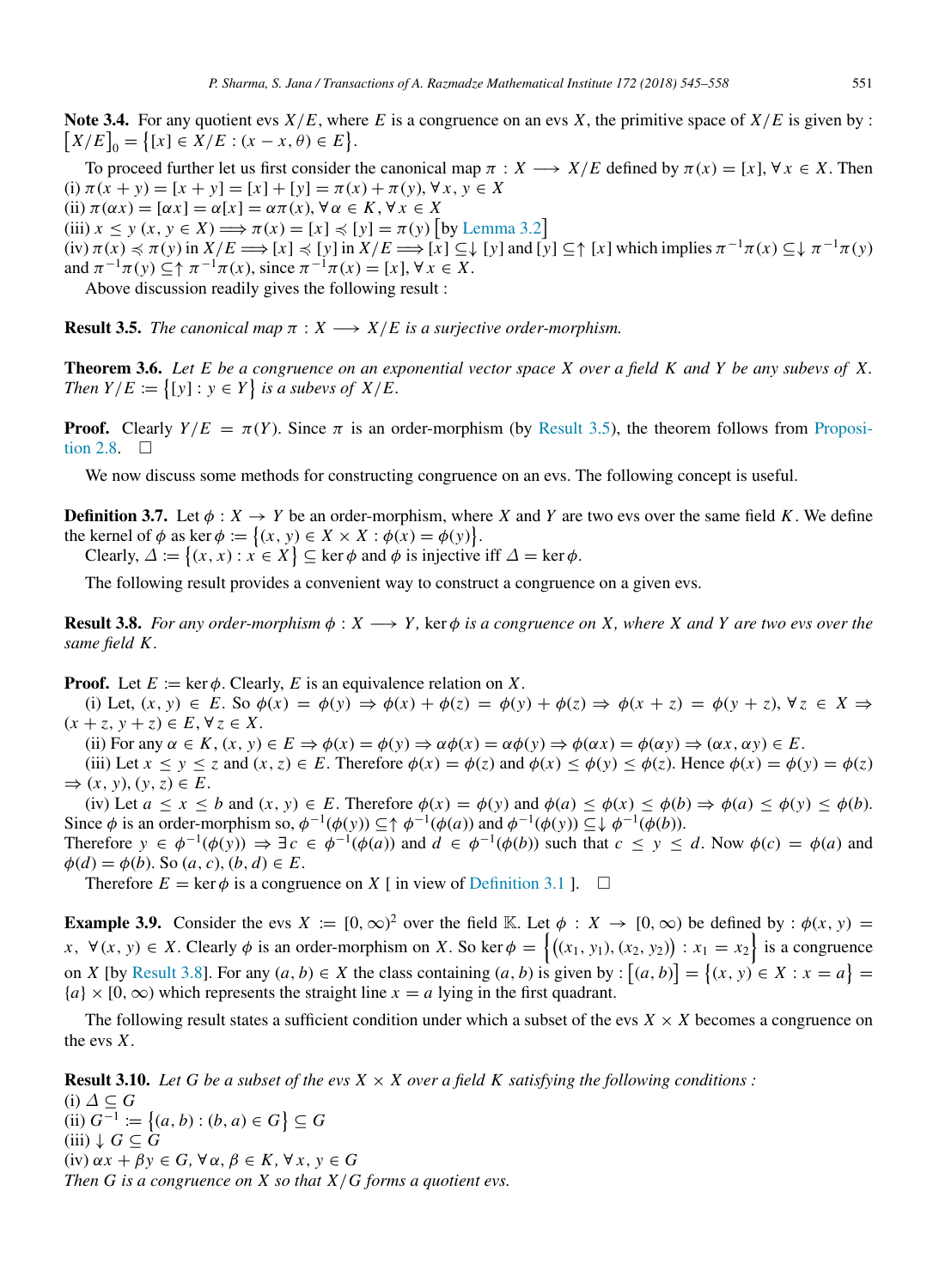**Proof.** From conditions (i) and (ii) it follows that *G* is a reflexive and symmetric relation on *X*. Let  $(a, b)$ ,  $(b, c) \in G$ . Therefore  $-1(b, b) = (-b, -b) \in G \Rightarrow (a + b - b, b + c - b) = (a, b) + (b, c) + (-b, -b) \in G$  [by condition (iv)]. Now  $\theta \le (b - b)$ ,  $\forall b \in X \Rightarrow a \le (a + b - b)$  and  $c \le (c + b - b) \Rightarrow (a, c) \in \downarrow G \subseteq G$  [by condition (iii)]. Therefore *G* is transitive and hence an equivalence relation on *X*.

Let  $(a, b) \in G$ . Then for any  $x \in X$ ,  $(x, x) \in G$   $\Rightarrow$   $(a + x, b + x) \in G$ , ∀  $x \in X$  [by condition (iv)].

For any  $\alpha \in K$  and  $(x, y) \in G$ ,  $\alpha(x, y) = (\alpha x, \alpha y) \in G$  [by condition (iv)].

Let  $x \leq y \leq z$  and  $(x, z) \in G$ . Then  $(x, y) \ll (x, z) \Rightarrow (x, y) \in \downarrow G \subseteq G$  [by condition (iii)]. Also  $(y, x), (x, z) \in G \Rightarrow (y, z) \in G$ .

Let  $(x, y) \in G$  and  $a \le x \le b$ . Then  $(a, y) \ll (x, y) \Rightarrow (a, y) \in \mathcal{L}$   $G \subseteq G$ . Also  $(x, y)$ ,  $(b, b)$ ,  $(-x, -x) \in G \Rightarrow$  $(x + b - x, y + b - x) \in G$ . Again,  $x \le b \Rightarrow \theta \le x - x \le b - x \Rightarrow b \le b + x - x$  and  $y \le y + b - x$ . Therefore  $(b, y) ∈ √ G ⊆ G$ .

Hence, in view of [Definition 3.1,](#page-4-1) *G* is a congruence on *X*.  $\Box$ 

We now prove in the following theorem that every order-morphic image of an evs *X* is a quotient evs for some suitable choice of congruence *E* on *X*.

<span id="page-7-0"></span>**Theorem 3.11** (*First Isomorphism Theorem*). *For any order-morphism*  $\phi : X \longrightarrow Y$  (*X, Y being two evs over the same field K), the quotient evs X/* ker  $\phi$  *is order-isomorphic to the evs*  $\phi$ (*X*)*.* 

**Proof.** Clearly,  $\phi(X)$  is an evs [by [Proposition 2.8\]](#page-4-0) and  $X/\text{ker }\phi$  is an evs [by [Result 3.8](#page-6-1) and [Theorem 3.3\]](#page-5-1). Define

$$
\Psi: X/\ker \phi \longrightarrow \phi(X) \left\{ [x] \longmapsto \phi(x) \right\}
$$

Then  $\Psi([x]) = \Psi([y]) \Longleftrightarrow \phi(x) = \phi(y) \Longleftrightarrow (x, y) \in \text{ker }\phi \Longleftrightarrow [x] = [y], \forall [x], [y] \in X/\text{ker }\phi$ . Hence  $\Psi$  is well-defined and injective. Clearly  $\Psi$  is onto and hence a bijection.

Now  $\Psi(\alpha[x] + [y]) = \Psi([\alpha x + y]) = \phi(\alpha x + y) = \alpha \phi(x) + \phi(y) = \alpha \Psi([x]) + \Psi([y])$ ,  $\forall \alpha \in K$ ,  $∀[*x*], [*y*] ∈ *X*/ker  $\phi$ .$ 

Let  $[x] \preccurlyeq [y] \Longrightarrow x \leq y'$  for some  $y' \in [y] \Longrightarrow \phi(x) \leq \phi(y') = \phi(y)$   $[\because (y', y) \in \ker \phi] \Rightarrow \Psi([x]) \leq \Psi([y])$ .

Conversely, let  $\Psi([x]) \leq \Psi([y])$  i.e.  $\phi(x) \leq \phi(y)$ . Since  $\phi$  is an order-morphism,  $\phi^{-1}(\phi(x)) \subseteq \phi^{-1}(\phi(y))$ . So  $x \leq y'$  for some  $y' \in \phi^{-1}(\phi(y)) \Longrightarrow [x] \preccurlyeq [y'] = [y]$  (by [Lemma 3.2\)](#page-5-0), since  $\phi(y') = \phi(y)$ . Hence  $\Psi$  is an order-isomorphism i.e. *X*/ $\ker \phi$  is order-isomorphic to  $\phi(X)$ .  $\square$ 

Corollary 3.12 (*Canonical Decomposition of Order-morphism*). *Every order-morphism* φ : *X* −→ *Y (X, Y being two evs over the same field K ) can be expressed as the composition of an order-epimorphism, an order-isomorphism and an order-monomorphism.*

Proof. Consider the following diagram :

$$
X \xrightarrow{\phi} Y
$$
  
\n
$$
\downarrow \pi \qquad \qquad i \uparrow
$$
  
\n
$$
X/\ker \phi \xrightarrow{\Psi} \operatorname{Im} \phi
$$

where  $\pi : X \longrightarrow X/\text{ker }\phi$  is the canonical map,  $\Psi : X/\text{ker }\phi \longrightarrow \text{Im }\phi$  is the map as stated in [Theorem 3.11,](#page-7-0)  $i : \text{Im } \phi \longrightarrow Y$  is the inclusion map. Now  $(i \circ \Psi \circ \pi)(x) = (i \circ \Psi)([x]) = i(\phi(x)) = \phi(x), \forall x \in X$ .

Therefore  $\phi = i \circ \Psi \circ \pi$ , where  $\pi$  is an order-epimorphism,  $\Psi$  is an order-isomorphism and *i* is an ordermonomorphism. □

Note 3.13. From [Result 3.8](#page-6-1) and [Theorem 3.11](#page-7-0) it follows that, for any congruence *E* on an evs *X* there corresponds a surjective order-morphism  $\pi$  :  $X \longrightarrow X/E$  such that ker  $\pi = E$  and for any order-morphism  $\phi$  on X, there corresponds a congruence *E* on *X* such that  $E = \text{ker } \phi$ . Hence we can state :

"*The possible number of order-morphisms on an evs X is the number of different canonical order-morphisms on X i.e. the number of different congruences on X*."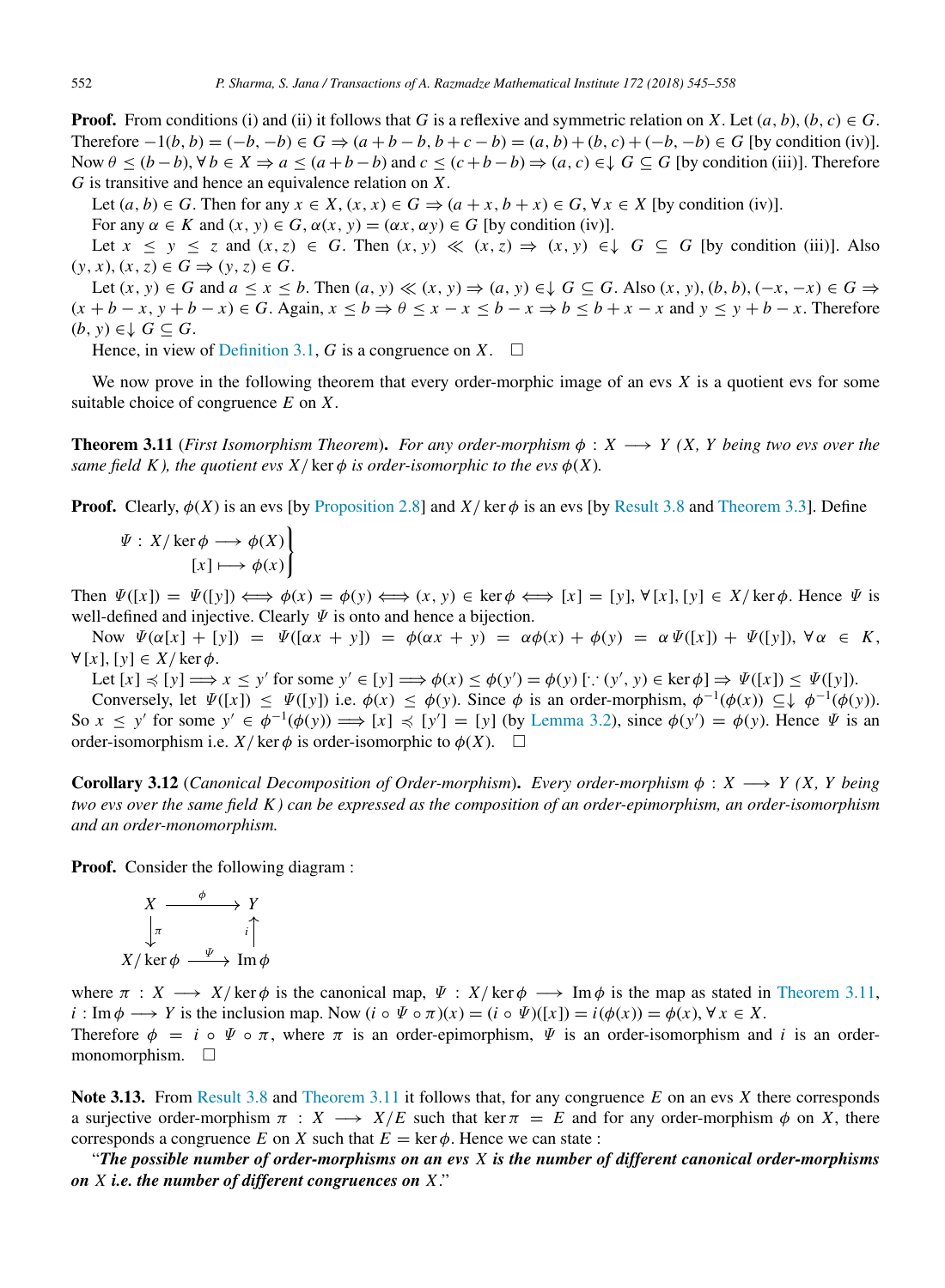<span id="page-8-0"></span>Result 3.14. *Let X be a single primitive evs over the field K . Then there exists a congruence E on X such that X*/*E becomes a vector space which is isomorphic to the primitive space X*0*.*

**Proof.** Let *X* be a single primitive evs over *K* and  $P_x$  denotes the primitive of  $x \in X$ . Define a relation *E* on *X* by :

 $E := \{(x, y) \in X \times X : P_x = P_y\}$ 

Clearly *E* is an equivalence relation on *X*. Also

(i)  $(a, b) \in E \implies P_a = P_b \implies P_x + P_a = P_x + P_b$ ,  $\forall x \in X \implies P_{x+a} = P_{x+b}$ ,  $\forall x \in X$  [: X is a single primitive evs]  $\implies$   $(x + a, x + b) \in E, \forall x \in X$ .

(ii)  $(a, b) \in E \Longrightarrow P_a = P_b \Longrightarrow \alpha P_a = \alpha P_b$ ,  $\forall \alpha \in K \Longrightarrow P_{\alpha a} = P_{\alpha b}$ ,  $\forall \alpha \in K \Longrightarrow (\alpha a, \alpha b) \in E$ ,  $\forall \alpha \in K$ .

(iii) Let  $x \le y \le z$  &  $(x, z) \in E$ . Then  $P_x = P_z$ . Now  $x \le y \Longrightarrow P_x \subseteq P_y \Longrightarrow P_x = P_y$  [:  $X$  is single primitive]. So  $P_y = P_z \Longrightarrow (y, z) \in E$ .

(iv) Let  $a \le x \le b$  &  $(x, y) \in E$ . Then  $P_x = P_y$  &  $P_a \subseteq P_x \subseteq P_b \Longrightarrow P_a = P_x = P_b$  [: X is single primitive]  $\implies P_a = P_v = P_b \Longrightarrow (a, y), (b, y) \in E.$ 

Hence in view of [Definition 3.1,](#page-4-1) *E* is a congruence on *X*. Now  $x \in X \implies p \leq x$  for some  $p \in X_0 \implies P_x = P_p$  $\implies$   $[x] = [p]$ , where  $p \in X_0$ . Thus

 $X/E = \{ [p] : p \in X_0 \}$ 

By [Theorem 3.3,](#page-5-1)  $X/E$  is an exponential vector space over *K* with the primitive space  $[X/E]_0 = \{(x) \in X/E : Z \neq E\}$  $(x - x, \theta) \in E$ . Now for any  $[p] \in X/E$ ,  $[p] - [p] = [p] + [-p] = [p - p] = [\theta] \implies [p] \in [X/E]_0$ . Thus  $X/E = [X/E]_0$  and hence  $X/E$  is a vector space over *K*.

Let us now define a map  $\Psi : X_0 \longrightarrow X/E$  by  $\Psi(p) := [p], \forall p \in X_0$ . Then  $\Psi(p) = \Psi(q) \Longleftrightarrow [p] = [q] \Longleftrightarrow$  $(p,q) \in E \Longleftrightarrow P_p = P_q \Longleftrightarrow p = q [\because P_p = \{p\} \text{ and } P_q = \{q\}, \text{ as } p, q \in X_0].$  So  $\Psi$  is injective. Also  $\Psi$  is onto and for any  $p, q \in X_0, \alpha \in K$ ,  $\Psi(p+q) = [p+q] = [p]+[q] = \Psi(p) + \Psi(q)$  and  $\Psi(\alpha p) = [\alpha p] = \alpha \Psi(p)$ . Therefore  $X_0$  is isomorphic to  $X/E$  as a vector space,  $\Psi$  being an isomorphism.  $\Box$ 

<span id="page-8-1"></span>Note 3.15. In the above result,  $X/E = \{ [p] : p \in X_0 \}$ , where  $[p] = \uparrow p$ ,  $\forall p \in X_0$ .

**Example 3.16.** Consider the single-primitive evs  $X = [0, \infty) \times \mathbb{R}$ , where  $\mathbb{R}$  is the real vector space of real numbers. Then  $X_0 = \{(0, b) : b \in \mathbb{R}\}$ . By [Result 3.14,](#page-8-0) there exists a congruence *E* on *X* such that  $X/E$  is isomorphic to  $X_0$ . Also by [Note 3.15,](#page-8-1)  $X/E = \{[(0, b)] : b \in \mathbb{R}\}\$ , where  $[(0, b)] = \{(x, y) \in X : y = b\}$  which represents the straight line  $y = b$  lying in the closed right half of the *xy* plane.

#### 4. Normal congruence and associated results

In this section we shall introduce 'normal congruence' and discuss some associated results.

**Definition 4.1.** A congruence *E* on an evs *X* is said to be *normal* if the canonical map  $\pi : X \longrightarrow X/E$  is a normal order-morphism.

By [Definition 2.4](#page-3-1) of normal order-morphism,  $\pi$  will be normal iff  $\pi^{-1}([X/E]_0) = X_0$  iff  $\bigcup \{ [x] : (x - x, \theta) \in$  $E$  =  $X_0$ . This leads to the following theorem.

Theorem 4.2. *For any congruence E on an exponential vector space X the following are equivalent :*

(i) *E is a normal congruence;* (ii) The canonical map  $\pi : X \longrightarrow X/E$  is normal;  $(iii)$   $(x - x, \theta) \in E \Longleftrightarrow x - x = \theta;$  $(iv) (x - x, \theta) \in E \Longleftrightarrow x \in X_0;$  $(v)(x, y) \in E$  *with*  $y \in X_0 \Longrightarrow x \in X_0$ ;  $(vi) \bigcup_{p \in X_0} [p] = X_0$ 

Definition 4.3. Let *E* be a congruence on an exponential vector space *X*. Then a subevs *Y* of *X* is called *E*-*compatible* if  $(x, y)$  ∈ *E* and  $x$  ∈ *Y* implies  $y$  ∈ *Y*.

Thus *Y* is *E*-compatible iff  $Y = \bigcup_{y \in Y} [y]$ , where  $[y] := \{x \in X : (x, y) \in E\}$ .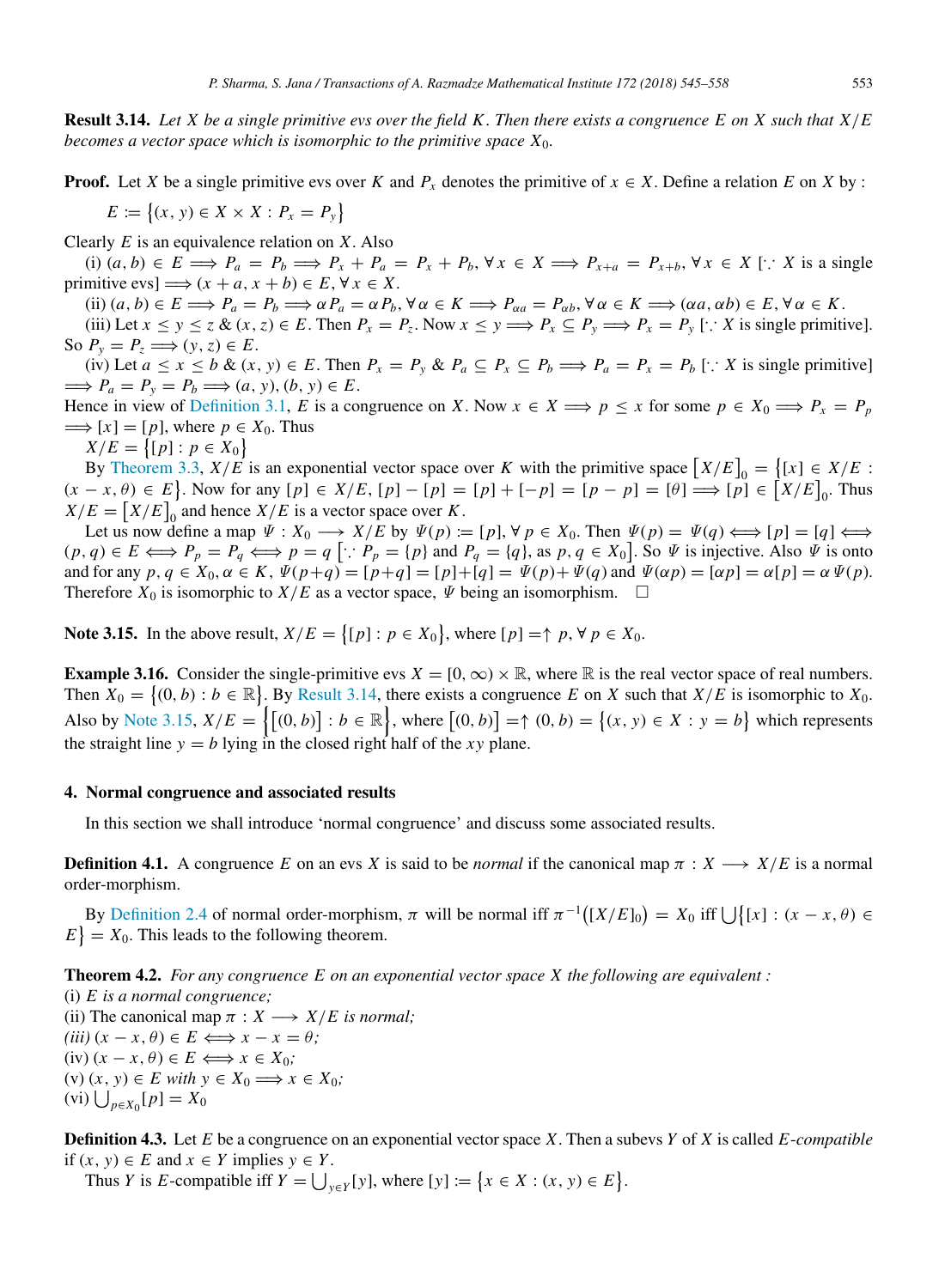Theorem 4.4 (*Correspondence Theorem*). *Let E be a normal congruence on an exponential vector space X. Then there exists an inclusion-preserving bijection between the collection of all E-compatible subevs of X and the collection of all subevs of X*/*E.*

**Proof.** For any *E*-compatible subevs *Y* of *X*,  $Y/E := \{ [y] : y \in Y \}$  is a subevs of  $X/E$  [by [Theorem 3.6\]](#page-6-2). Conversely let X be any subevs of  $X/E$  and  $M := \{x \in X : [x] \in \mathcal{K}\}\.$  We claim that M is an E-compatible subevs of X and  $\mathcal{K} = M/E$ .

Clearly  $M \neq \emptyset$  and  $\theta \in M[\because [\theta] \in \mathcal{K}].$  Let  $x, y \in M \Rightarrow [x], [y] \in \mathcal{K} \Rightarrow$  for all  $\alpha, \beta \in K$  (the field of *X*),  $[\alpha x + \beta y] = \alpha[x] + \beta[y] \in \mathcal{K}$  [:  $\mathcal{K}$  is a subevs of  $X/E] \Rightarrow \alpha x + \beta y \in M$ .

We now show that  $M_0 = M \cap X_0$ , where  $M_0 := \{x \in M : y \nleq x, \forall y \in M \setminus \{x\}\}\)$ . Clearly, it is enough to prove that  $M_0 \subseteq M \cap X_0$ .

Let *x* ∈ *M*. Therefore  $[x] \in \mathcal{K}$ . So  $\exists [q] \in [\mathcal{K}]_0 = \mathcal{K} \cap [X/E]_0$  such that  $[q] \preccurlyeq [x]$  [∵  $\mathcal{K}$  is a subevs of  $X/E$ ]. Now  $[q] \in \mathcal{K} \cap [X/E]_0 \Rightarrow q \in M$  and  $(q - q, \theta) \in E$  [by [Note 3.4\]](#page-6-3). As *E* is normal and  $\theta \in X_0$ , so  $q - q \in X_0$ . Also  $\theta \le q - q \Rightarrow q - q = \theta \Rightarrow q \in X_0$ . Now  $[q] \preccurlyeq [x] \Rightarrow \exists q' \in [q]$  such that  $q' \le x$ , where  $q' \in X_0$  [∵ *E* is normal and  $q \in X_0$ . If in particular,  $x \in M_0$  then  $q' \le x \Rightarrow x = q' \in X_0$  [ $\because [q'] = [q] \in \mathcal{K} \Rightarrow q' \in M$ ]. Thus *x* ∈ *M*<sub>0</sub>  $\Rightarrow$  *x* ∈ *M* ∩ *X*<sub>0</sub> i.e. *M*<sub>0</sub> ⊆ *M* ∩ *X*<sub>0</sub>. Therefore *M*<sub>0</sub> = *M* ∩ *X*<sub>0</sub>.

Also, for any  $x \in M$ ,  $\exists q' \in X_0 \cap M = M_0$  such that  $q' \leq x$  [as proved above]. Hence, M is a subevs of X.

Clearly *M* is *E*-compatible, since  $(x, y) \in E$  with  $y \in M \Rightarrow [x] = [y] \in \mathcal{K} \Rightarrow x \in M$ . Also  $[k] \in \mathcal{K} \Leftrightarrow k \in M$ . Therefore  $\mathcal{K} = \{ [x] : x \in M \} = M/E$ .

Thus any subevs of  $X/E$  is of the form :  $Y/E := \{ [x] : x \in Y \}$ , where *Y* is some *E*-compatible subevs of *X*. Let

 $\mathfrak{X}$  := the set of all *E*-compatible subevs of *X* 

and  $\mathfrak{X}_E :=$  the set of all subevs of  $X/E$ 

Define  $\Phi : \mathfrak{X} \longrightarrow \mathfrak{X}_E$  by  $\Phi(Y) := Y/E$ , for all  $Y \in \mathfrak{X}$ 

In view of [Theorem 3.6](#page-6-2)  $\Phi$  is well-defined. Also by above discussion,  $\Phi$  is onto. Now let  $Y_1, Y_2 \in \mathfrak{X}$  such that  $\Phi(Y_1) = \Phi(Y_2)$  i.e.  $Y_1/E = Y_2/E$ . Now  $Y_1$  being  $E$ -compatible,  $x \in Y_1 \Leftrightarrow [x] \in Y_1/E$ . So  $Y_1/E = Y_2/E$  implies  $x \in Y_1 \Leftrightarrow [x] \in Y_1/E = Y_2/E \Leftrightarrow x \in Y_2$ . Hence  $Y_1 = Y_2$ . Thus  $\Phi$  is injective.

Again let *Y*<sup>1</sup> ⊆ *Y*2, where *Y*1, *Y*<sup>2</sup> ∈ X. Then [*x*] ∈ *Y*1/*E* ⇒ *x* ∈ *Y*<sup>1</sup> ⊆ *Y*<sup>2</sup> ⇒ [*x*] ∈ *Y*2/*E*. Thus *Y*<sup>1</sup> ⊆ *Y*<sup>2</sup> ⇒  $\Phi(Y_1) \subseteq \Phi(Y_2)$ . Therefore  $\Phi$  is an inclusion-preserving bijection.  $\Box$ 

Corollary 4.5. *If E is a normal congruence on an evs X then any subevs of the quotient evs X*/*E is of the form*  $Y/E := \{ [x] : x \in Y \}$ , where *Y* is some *E*-compatible subevs of *X*.

**Theorem 4.6.** Any normal congruence E on an evs X is a subevs of the evs  $X \times X$ .

**Proof.** Let *E* be a normal congruence on an evs *X*. As  $\Delta \subseteq E$  so  $E \neq \emptyset$ . Let  $(x_1, y_1), (x_2, y_2) \in E$ . Then by [Definition 3.1\(](#page-4-1)i),  $(x_1 + x_2, y_1 + x_2)$ ,  $(y_1 + x_2, y_1 + y_2) \in E \Rightarrow (x_1 + x_2, y_1 + y_2) \in E$  i.e.  $(x_1, y_1) + (x_2, y_2) \in E$ . Also for any  $\alpha \in K$  and  $(x, y) \in E$ ,  $\alpha(x, y) = (\alpha x, \alpha y) \in E$  [by [Definition 3.1](#page-4-1) (ii)].

We claim:  $E_0 = E \cap [X \times X]_0$  where,

$$
E_0 := \left\{ (x, y) \in E : (x_1, y_1) \nleq (x, y), \forall (x_1, y_1) \in E \setminus \{(x, y)\} \right\}
$$

For this it is enough to prove that  $E_0 \subseteq E \cap [X \times X]_0$ .

Let  $(x, y) \in E_0$ . Since  $x, y \in X$ ,  $\exists x_0, y_0 \in X_0$  such that  $(x_0, y_0) \le (x, y)$ . As  $(x, y) \in E$  and  $x_0 \le x$  so by [Definition 3.1](#page-4-1) (iv),  $\exists y'_0 \in X$  such that  $y'_0 \le y$  and  $(x_0, y'_0) \in E$ . Now *E* is normal and  $x_0 \in X_0 \Rightarrow y'_0 \in X_0 \Rightarrow Y'_0$  $(x_0, y'_0) \in X_0 \times X_0 = [X \times X]_0$ . Now  $(x_0, y'_0) \le (x, y)$ , where  $(x_0, y'_0) \in E$  and  $(x, y) \in E_0$ . So we must have  $(x, y) = (x_0, y'_0) \Rightarrow (x, y) \in E \cap [X \times X]_0$ . Hence  $E_0 \subseteq E \cap [X \times X]_0$ . Consequently,  $E_0 = E \cap [X \times X]_0$ .

Let  $(x, y) \in E$ . So  $\exists (x_0, y_0) \in X_0 \times X_0$  such that  $(x_0, y_0) \le (x, y)$ . Then proceeding as above, we get  $(x_0, y'_0) \le (x, y)$ , for some  $(x_0, y'_0) \in E_0$ .

Hence *E* is a subevs of  $X \times X$ .  $\square$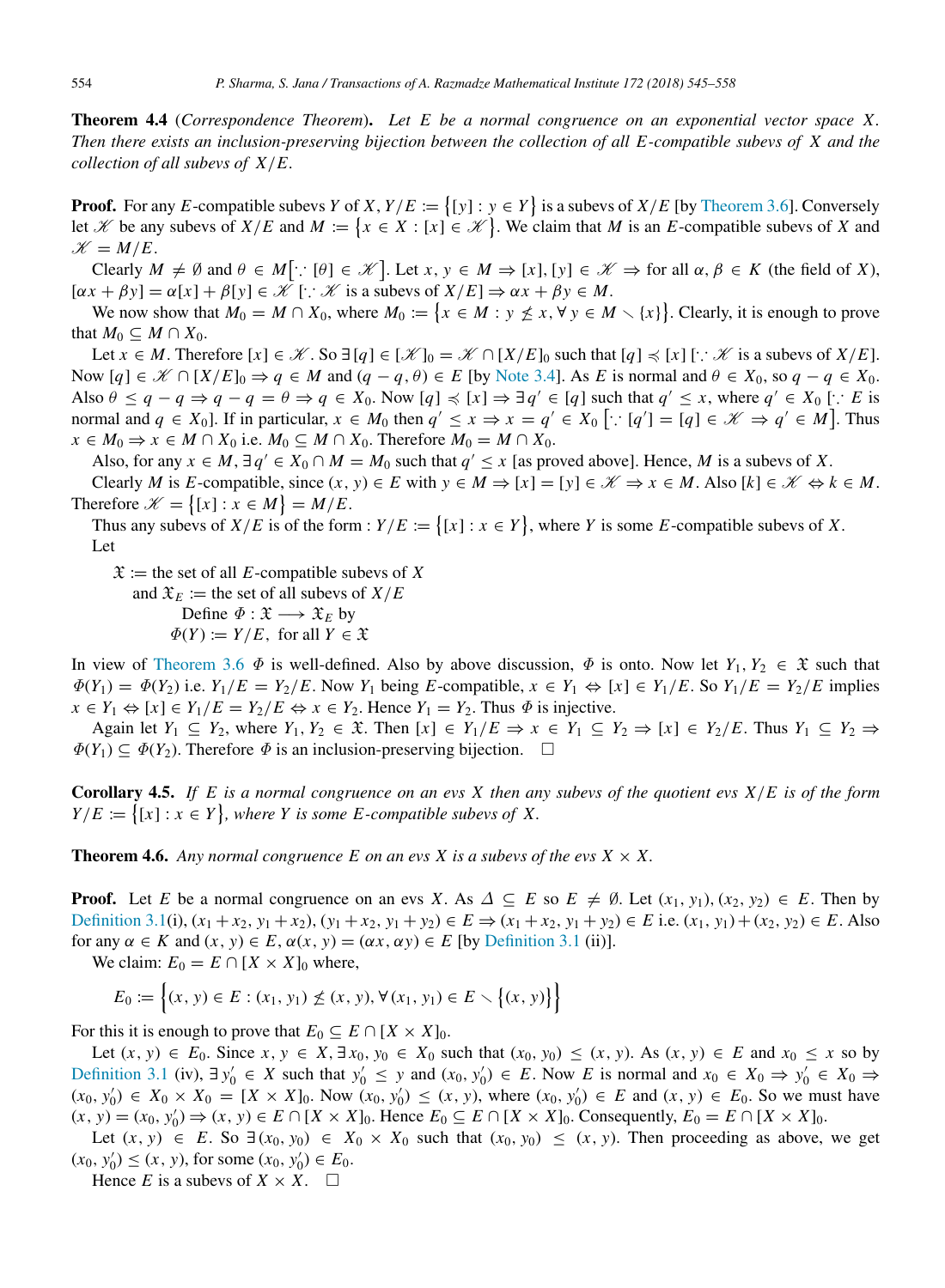# 5. Topologisation of quotient evs

In this section we shall discuss some conditions under which a quotient evs *X*/*E* becomes a topological evs. For this we give the following definitions:

**Definition 5.1.** For a topological evs  $(X, \tau)$ , the closedness of the partial order in X guarantees the existence of  $(U, V) \in \mathscr{U}_x \times \mathscr{U}_y$  [ $\mathscr{U}_x$  being a local base at *x* consisting of open nbds. of  $x, \forall x \in X$ ] such that  $\uparrow U \cap \downarrow V = \emptyset$ , whenever  $x, y \in X$  with  $x \nleq y$ . Let us call such  $(U, V) \in \mathcal{U}_x \times \mathcal{U}_y$ , a *'separating open pair for*  $(x, y)$ ' [in short '*SOP for*  $(x, y)$ <sup>'</sup>].

<span id="page-10-0"></span>**Definition 5.2.** A congruence *E* on a topological evs  $(X, \tau)$  is said to be  $\tau$ -*compatible* if

 $(i) U \in \tau \Longrightarrow [U] := \bigcup_{u \in U} [u] \in \tau.$ 

(ii) If  $[x] \nless [y]$  in *E* then  $\exists (x', y') \in [x] \times [y]$  having a separating open pair  $(U, V)$  such that at least one of *U* and *V* is a  $\pi$ -saturated set  $(A \text{ set } A \subseteq X \text{ is called } \pi$ -*saturated* or *E*-*saturated* if  $A = \pi^{-1}\pi(A) \equiv [A]$ , where  $\pi : X \longrightarrow X/E$  is the canonical map.

<span id="page-10-2"></span>Note 5.3. Let  $(X, \tau)$  be a topological evs and E be a  $\tau$ -compatible congruence on X. Then by condition (i) of [Definition 5.2](#page-10-0) it follows that for any τ-open subset *U* of *X* its π-load  $\pi^{-1}(\pi(U)) = \bigcup_{u \in U}[u]$  is τ-open. Hence the canonical map  $\pi : X \longrightarrow X/E$  is an open quotient map where,  $X/E$  is given the quotient topology  $\tau_{\pi}$  relative to  $\pi$ .

**Theorem 5.4.** *If*  $f : X \longrightarrow Y$  *is an open continuous order-morphism*  $(X, Y)$  *being two topological evs over the same field* K*) then the congruence* ker *f is compatible with the topology of X.*

**Proof.** Let  $f: X \longrightarrow Y$  be an open continuous order-morphism. Then for any open set *U* in *X*,  $f^{-1}(f(U))$  is also an open subset of *X*. Let  $\pi : X \longrightarrow X$ / ker *f* be the canonical map. Then  $\pi^{-1}(\pi(U)) = f^{-1}(f(U))$ [∵ *y* ∈  $f^{-1}(f(U)) \iff f(y) = f(u)$  for some  $u \in U \iff [y] = [u]$  where  $u \in U \iff y \in \pi^{-1}(\pi(U))$ . Hence  $\bigcup_{u \in U}[u]$ is an open subset of *X* for any open subset *U* of *X*  $[\cdot : \pi^{-1}(\pi(U)) = \bigcup_{u \in U}[u]]$ .

Let  $[x] \nless [y]$  in X/ker f. Then  $f(x) \nless [f(y)]$  as  $f(x) \nless [f(y)] \implies f^{-1}(f(x)) \nless [f^{-1}(f(y))] \& f^{-1}(f(y)) \nless [f^{-1}(f(x))]$  $f^{-1}(f(x))$ [∴ *f* is an order-morphism ] i.e. [*x*] ⊆↓ [*y*] & [*y*] ⊆↑ [*x*]  $\Rightarrow$  [*x*]  $\preccurlyeq$  [*y*] which is a contradiction. Now, Y is a topological evs in which  $f(x) \nleq f(y) \Longrightarrow \exists (W_x, W_y) \in \mathcal{U}_{f(x)} \times \mathcal{U}_{f(y)} [\mathcal{U}_y]$  being a local base at y consisting of open nbds. of *y*,  $\forall y \in Y$  such that  $\uparrow W_x \cap \downarrow W_y = \emptyset \cdots \cdots (*)$ . Now, *f* is continuous so  $(f^{-1}(W_x), f^{-1}(W_y)) \in$  $\mathscr{U}_x \times \mathscr{U}_y$  [ $\mathscr{U}_x$  being a local base at *x* consisting of open nbds. of *x*,  $\forall x \in X$ ] such that  $\uparrow f^{-1}(W_x) \cap \downarrow f^{-1}(W_y) = \emptyset$  $\big[ \because z \in \uparrow f^{-1}(W_x) \cap \downarrow f^{-1}(W_y) \Longrightarrow y' \leq z, z \leq y'' \text{ for some } y' \in f^{-1}(W_x) \text{ and } y'' \in f^{-1}(W_y) \Longrightarrow y' \leq y'' \Longrightarrow$  $f(y') \le f(y'')$  where,  $f(y') \in W_x$  and  $f(y'') \in W_y \implies f(y') \in W_x \cap \downarrow W_y \subseteq \uparrow W_x \cap \downarrow W_y \neq \emptyset$  which is a contradiction to (\*)]. Thus  $(f^{-1}(W_x), f^{-1}(W_y))$  is an SOP for  $(x, y) \in [x] \times [y]$  such that both  $f^{-1}(W_x)$  and  $f^{-1}(W_y)$  are  $\pi$ -saturated subsets of  $X[\because \pi^{-1}(\pi(f^{-1}(W_x))) = f^{-1}(f(f^{-1}(W_x))) = f^{-1}(W_x)].$ 

Hence in view of [Definition 5.2,](#page-10-0) ker *f* is compatible with the topology of *X*.  $\square$ 

<span id="page-10-1"></span>**Result 5.5.** *For any subset U of X,*  $\pi(\uparrow U) = \uparrow \pi(U)$  *and*  $\pi(\downarrow U) = \downarrow \pi(U)$ *.* 

**Proof.** Let  $\pi(x) \in \pi(\uparrow U) \Rightarrow \pi(x) = \pi(y)$  for some  $y \in \uparrow U \Rightarrow u \leq y$  for some  $u \in U \Rightarrow [u] \leq [y] = [x]$  $(\text{by Lemma 3.2}) \Rightarrow \pi(x) \in \uparrow \pi(U)$  $(\text{by Lemma 3.2}) \Rightarrow \pi(x) \in \uparrow \pi(U)$  $(\text{by Lemma 3.2}) \Rightarrow \pi(x) \in \uparrow \pi(U)$ . Conversely, let  $\pi(x) \in \uparrow \pi(U) \Rightarrow [u] \preccurlyeq [x]$  for some  $u \in U \Rightarrow u \leq x'$  for some  $x' \in [x] \Rightarrow x' \in \uparrow U \Rightarrow \pi(x) = \pi(x') \in \pi(\uparrow U)$ . Hence  $\pi(\uparrow U) = \uparrow \pi(U)$ . Similarly it can be proved that  $\pi(\downarrow U) = \downarrow \pi(U)$ .  $\Box$ 

<span id="page-10-3"></span>**Lemma 5.6.** *If U is a*  $\pi$ -saturated subset of X then  $\uparrow$  U and  $\downarrow$  U are also so.

**Proof.** Let *U* be a  $\pi$ -saturated subset of *X*. Then  $\pi^{-1}(\pi(U)) = U$ . Let  $y \in \pi^{-1}(\pi(\uparrow U)) \Rightarrow \pi(y) \in \pi(\uparrow U) = \uparrow$  $\pi(U)$  [by [Result 5.5](#page-10-1)]. So  $\exists u \in U$  such that  $\pi(u) \preccurlyeq \pi(y)$  i.e.  $[u] \preccurlyeq [y] \Rightarrow \exists u' \in [u]$  such that  $u' \preceq y$ . Now  $\pi(u') = \pi(u) \in \pi(\tilde{U}) \Rightarrow u' \in \pi^{-1}(\pi(U)) = U \Rightarrow y \in \uparrow U \Rightarrow \pi^{-1}(\pi(\uparrow U)) \subseteq \uparrow U \Rightarrow \pi^{-1}(\pi(\uparrow U)) = \uparrow U$ . Therefore  $\uparrow U$  is  $\pi$ -saturated. Similarly it can be shown that  $\downarrow U$  is also  $\pi$ -saturated.  $\Box$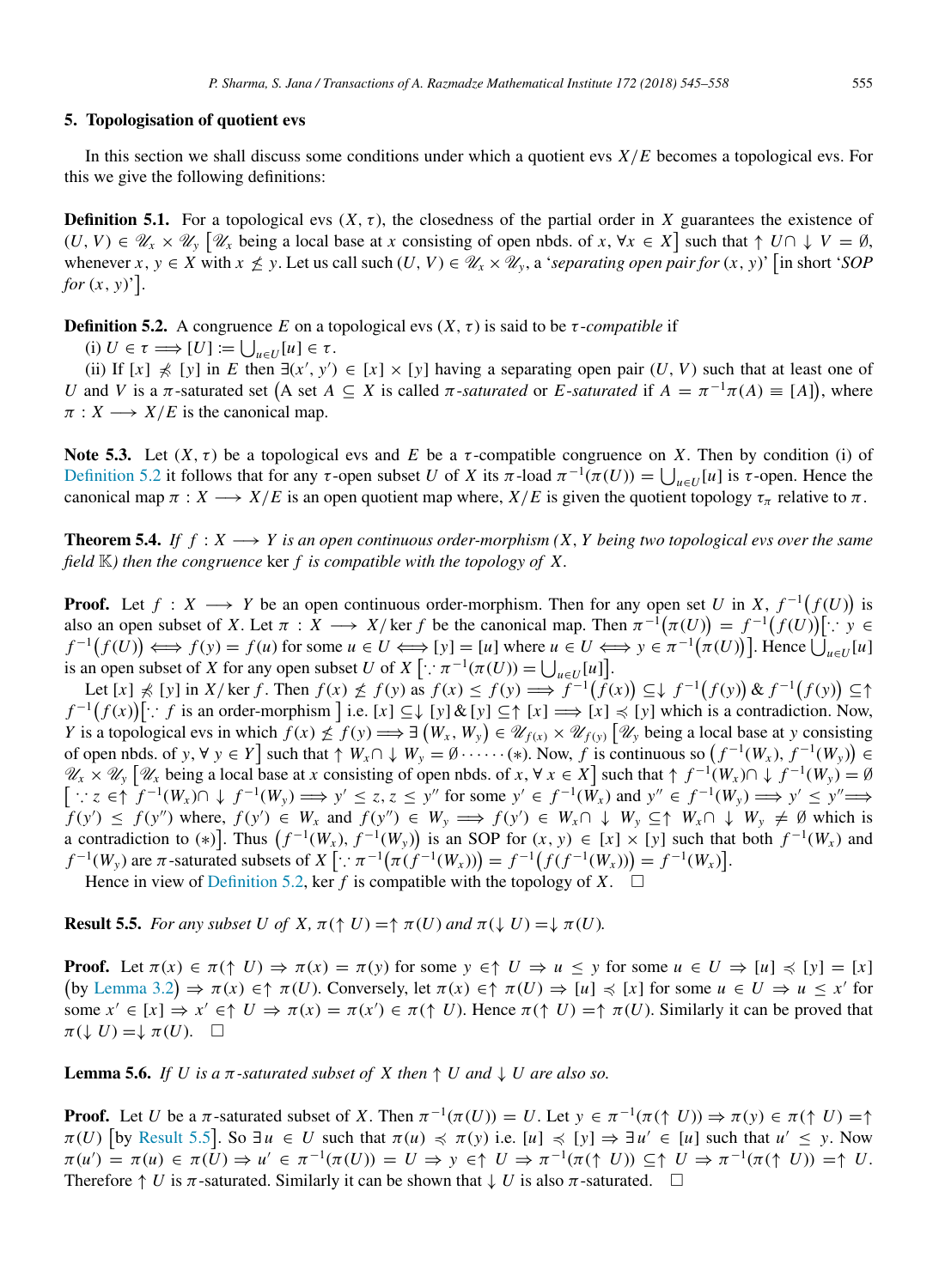<span id="page-11-0"></span>**Theorem 5.7.** *Let*  $(X, \tau)$  *be a topological evs over* K *and* E *be a*  $\tau$ -compatible congruence on X. Then  $(X/E, \tau_{\pi})$ *is a topological evs over* K, where  $\tau_{\pi}$  *denotes the quotient topology on X/E relative to the canonical map*  $\pi : X \longrightarrow X/E.$ 

**Proof.** Let  $A_X$  and  $A_{X/E}$  denote the addition in *X* and  $X/E$  respectively. Given, *E* is a  $\tau$ -compatible congruence on *X*. So  $\pi$  is an open quotient map [by [Note 5.3\]](#page-10-2). Thus  $\pi$  is an open continuous surjection which implies that  $\pi \times \pi$  is also an open continuous surjection and hence a quotient map. For any  $x, y \in X$  we have,

 $(\pi \circ A_X)(x, y) = \pi(x + y) = \pi(x) + \pi(y)$  [By [Result 3.5\]](#page-6-0) and  $(A_{X/E} \circ (\pi \times \pi))(x, y) = A_{X/E}(\pi(x), \pi(y)) = \pi(x) + \pi(y)$ Therefore  $\pi \circ A_X = A_{X/E} \circ (\pi \times \pi)$ . The following commutative diagram explains this fact clearly.

$$
X \times X \xrightarrow{A_X} X
$$
  
\n
$$
\downarrow \pi \times \pi
$$
  
\n
$$
X/E \times X/E \xrightarrow{A_{X/E}} X/E
$$

So  $\pi \circ A_X$  is continuous  $\Rightarrow A_{X/E} \circ (\pi \times \pi)$  is continuous  $\Rightarrow A_{X/E}$  is continuous  $[\cdot, \pi \times \pi]$  is a quotient map].

Again, let  $S_X$  and  $S_{X/E}$  denote the scalar multiplication on *X* and  $X/E$  respectively. Consider the following diagram:

$$
\begin{array}{ccc}\n\mathbb{K} \times X & \xrightarrow{S_X} & X \\
\downarrow_{i \times \pi} & & \downarrow_{\pi} \\
\mathbb{K} \times X/E & \xrightarrow{S_{X/E}} & X/E\n\end{array}
$$

For any  $x \in X$  and  $\alpha \in \mathbb{K}$  we have,

 $(\pi \circ S_X)(\alpha, x) = \pi(\alpha x) = \alpha \pi(x)$  [By [Result 3.5\]](#page-6-0) and

 $(S_{X/E} \circ (i \times \pi))(\alpha, x) = S_{X/E}(\alpha, \pi(x)) = \alpha \pi(x)$ . Hence  $\pi \circ S_X = S_{X/E} \circ (i \times \pi)$ . Therefore the above diagram is commutative. Now  $\pi$  is an open continuous surjection and the identity map  $i : \mathbb{K} \to \mathbb{K}$  is a homeomorphism. So  $i \times \pi$  is an open continuous surjection and hence a quotient map. Therefore  $\pi \circ S_X$  is continuous  $\Rightarrow S_{X/E} \circ (i \times \pi)$ is continuous ⇒ *S<sup>X</sup>*/*<sup>E</sup>* is continuous [∵ *i* × π is a quotient map].

Let  $[x] \nless [y]$  in  $X/E$ . As E is  $\tau$ -compatible, so  $\exists (x', y') \in [x] \times [y]$  having a separating open pair  $(U, V)$  such that at least one of *U* and *V* is a  $\pi$ -saturated set. i.e.  $(U, V) \in \mathcal{U}_{X'} \times \mathcal{U}_{Y'}$  [ $\mathcal{U}_X$  being a local base at *x* consisting of open nbds. of  $x, \forall x \in X$ , with at least one of *U* and *V*  $\pi$ -saturated and  $\uparrow$   $\overline{U} \cap \downarrow V = \emptyset \cdots \cdots (*)$ 

Let *U* be a  $\pi$ -saturated set. Then  $\uparrow U$  is also a  $\pi$ -saturated set [by [Lemma 5.6\]](#page-10-3). If possible, let  $\uparrow \pi(U) \cap \downarrow \pi(V) \neq$ ∅ and π(*z*) ∈↑ π(*U*)∩ ↓ π(*V*). Then π(*u*) ≤ π(*z*) and π(*z*) ≤ π(v), for some *u* ∈ *U* and v ∈ *V* ⇒ π(*u*) ≤ π(v)  $\Rightarrow \pi(v) \in \pi(V) \cap \pi(\mathcal{U}) = \pi(V) \cap \pi(\uparrow U) \Rightarrow v \in V \cap \uparrow U$  [:  $\uparrow U$  is  $\pi$ -saturated]  $\Rightarrow V \cap \uparrow U \neq \emptyset \Rightarrow$  $\uparrow U \cap \downarrow V \neq \emptyset$  which is a contradiction to (\*). Hence  $\uparrow \pi(U) \cap \downarrow \pi(V) = \emptyset$ . Similarly, if *V* is a  $\pi$ -saturated set then we can show that  $\uparrow \pi(U) \cap \downarrow \pi(V) = \emptyset \cdots \cdots (*)$ 

Since  $\pi$  is an open map and U, V are open nbds of x', y' respectively, so  $\pi(U)$  and  $\pi(V)$  are that of  $[x'] = [x]$ and  $[y'] = [y]$  respectively in  $X/E$ . As  $[x]$ ,  $[y] \in X/E$  are arbitrary so by  $(**)$  it follows that the partial order ' $\preccurlyeq$ ' is closed in  $X/E$  [by [Theorem 1.7\]](#page-2-0).

Therefore  $(X/E, \tau_{\pi})$  is a topological evs over K.  $\square$ 

**Corollary 5.8.** *If*  $(X, \tau)$  *is a topological evs over*  $\mathbb K$  *and*  $E$  *is a*  $\tau$ -compatible congruence on X, then  $[x]$  *is a closed subset of*  $(X, \tau)$ ,  $\forall x \in X$  and E is a closed subset of the topological space  $X \times X$ .

**Proof.** Under the given conditions, the partial order ' $\preccurlyeq$ ' is closed in *X/E*. So (*X/E*,  $\tau_{\pi}$ ) is a *T*<sub>2</sub>-space. Hence the corollary follows. □

**Result 5.9.** Let  $(X, \tau)$  be a topological evs in which  $\uparrow U$ ,  $\downarrow U \in \tau$ , for any  $U \in \tau$ . Then  $\uparrow \mathscr{Y}$ ,  $\downarrow \mathscr{Y} \in \tau_{\pi}$ , for any  $\mathscr{Y} \in \tau_{\pi}$ , where  $\tau_{\pi}$  is the quotient topology on the evs  $X/E$  relative to the canonical map  $\pi : X \to X/E$ , E being a τ *-compatible congruence on X.*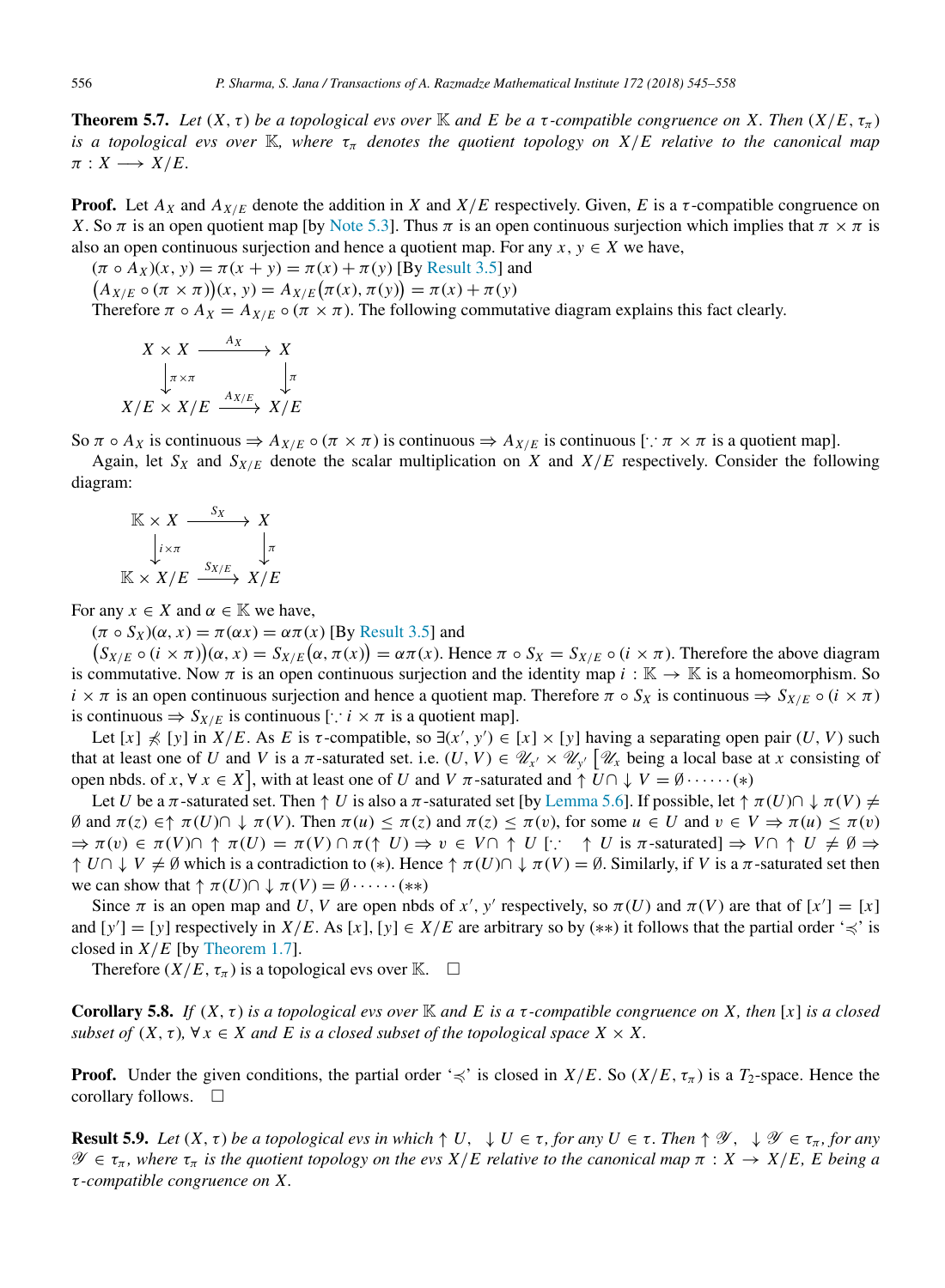**Proof.** Let  $\mathscr Y$  be any open set in  $(X/E, \tau_\pi) \Rightarrow \mathscr Y = \pi(U)$ , for some  $\pi$ -saturated open set *U* in *X*. Therefore  $\uparrow \mathscr{Y} = \uparrow \pi(U) = \pi(\uparrow U)$  and  $\downarrow \mathscr{Y} = \downarrow \pi(U) = \pi(\downarrow U)$  [by [Result 5.5\]](#page-10-1). Now  $\uparrow U$  and  $\downarrow U$  are open sets [by hypothesis, since *U* is open] and  $\pi$  is an open map [ $\therefore$  *E* is  $\tau$ -compatible]. So  $\uparrow \mathscr{Y}, \downarrow \mathscr{Y} \in \tau_{\pi}$ .  $\square$ 

We know by **First Isomorphism Theorem** [3.11](#page-7-0) that for any order-morphism  $\phi$  : *X*  $\longrightarrow$  *Y*, the quotient evs *X*/ ker  $\phi$  is order-isomorphic to  $\phi$ (*X*). Now we deduce sufficient conditions so that *X*/ ker  $\phi$  becomes topologically order-isomorphic to  $\phi(X)$ .

**Theorem 5.10.** *For any order-morphism*  $\phi: X \longrightarrow Y(X, Y)$  *being two evs over the same field* K, the quotient evs  $X$ / $\ker \phi$  *is topologically order-isomorphic to*  $\phi(X)$  *provided Y is a topological evs.* 

**Proof.** Let *Y* be a topological evs. Then  $\phi(X)$  being a subevs of *Y* [ in view of [Proposition 2.8](#page-4-0) ] is also a topological evs. Again, we know that the property of an evs to be topological is an evs property. Hence  $X/\text{ker }\phi$  being orderisomorphic to  $\phi(X)$ , is a topological evs. Moreover, the order-isomorphism  $\Psi : X/\text{ker }\phi \longrightarrow \phi(X)$  (mentioned in [Theorem 3.11](#page-7-0)) is a topological order-isomorphism where  $X/\text{ker }\phi$  is provided with the topology  $\{\Psi^{-1}(U): U$  is open in  $\phi(X)$ .  $\square$ 

**Theorem 5.11.** Let  $f: X \to Y$  be an order-morphism  $(X, Y)$  being two evs over the field  $\mathbb{K}$ ) and E be a congruence *on X such that E*  $\subseteq$  ker *f*. Then there exists a unique order-morphism  $\tilde{f}$  :  $X/E \to Y$  such that the following diagram *commutes :*

$$
X \xrightarrow{f} Y
$$
  
\n
$$
\begin{array}{c}\n X \xrightarrow{\pi} Y \\
 \downarrow \quad \text{if} \\
 X/E\n \end{array}
$$

*where,*  $\pi$  :  $X \rightarrow X/E$  *is the canonical map. Further, if X, Y are topological evs and E is compatible with the topology of X then,*

- (i)  $\tilde{f}$  is continuous iff  $f$  is so. (ii)  $\tilde{f}$  is open iff f is so.
- (iii)  $\tilde{f}$  *is injective iff*  $E = \ker f$ .

**Proof.** Let us define  $\tilde{f}: X/E \longrightarrow Y$  by  $\tilde{f}([x]) := f(x), \forall [x] \in X/E$ . Now  $[x] = [y]$  in  $X/E \Rightarrow (x, y) \in E \subseteq \ker f$  $\Rightarrow$   $f(x) = f(y) \Rightarrow \tilde{f}([x]) = \tilde{f}([y])$ . Hence  $\tilde{f}$  is well-defined. Clearly,  $\tilde{f} \circ \pi = f$ .

For any [x], [y]  $\in X/E$  and  $\alpha \in \mathbb{K}$  we have,  $\tilde{f}([x]+[y]) = \tilde{f}([x+y]) = f(x+y) = f(x)+f(y) = \tilde{f}([x]) + \tilde{f}([y])$ and  $\tilde{f}(\alpha[x]) = \tilde{f}([\alpha x]) = f(\alpha x) = \alpha f(x) = \alpha \tilde{f}([x])$ . Again,  $[x] \preccurlyeq [y] \Rightarrow x \leq y'$  for some  $y' \in [y] \Rightarrow$  $(y, y') \in E \subseteq \ker f \Rightarrow f(y') = f(y)$ . Now  $x \le y' \Rightarrow f(x) \le f(y') = f(y) \Rightarrow \tilde{f}([x]) \le \tilde{f}([y])$ .

Conversely, let  $\tilde{f}([x]) \leq \tilde{f}([y])$  and  $[z] \in \tilde{f}^{-1}(\tilde{f}([x]))$ . So,  $\tilde{f}([z]) = \tilde{f}([x])$  i.e.  $f(z) = f(x)$  and  $f(x) \leq f(y)$ . Now  $f(z) = f(x) \leq f(y) \implies f^{-1}(f(z)) \subseteq \downarrow f^{-1}(f(y))$  [∴ *f* is an order-morphism]  $\implies z \leq y''$  for some  $y'' \in f^{-1}(f(y)) \Longrightarrow [z] \preccurlyeq [y'']$  (by [Lemma 3.2](#page-5-0)) and  $\tilde{f}([y'']) = f(y') = f(y) = \tilde{f}([y])$  i.e.  $[y''] \in \tilde{f}^{-1}(\tilde{f}([y]))$ . Hence  $\tilde{f}^{-1}(\tilde{f}([x])) \subseteq \downarrow \tilde{f}^{-1}(\tilde{f}([y]))$ . Similarly, it can be shown that  $\tilde{f}^{-1}(\tilde{f}([y])) \subseteq \uparrow \tilde{f}^{-1}(\tilde{f}([x]))$ . Hence in view of [Definition 2.3,](#page-3-2)  $\tilde{f}$  is an order-morphism.

We now prove the uniqueness of  $\tilde{f}$ . If possible let  $\tilde{g}: X/E \longrightarrow Y$  be another order-morphism such that  $\tilde{g} \circ \pi = f$ . Then  $(\tilde{g} \circ \pi)(x) = f(x), \forall x \in X \Rightarrow \tilde{g}(\pi(x)) = f(x), \forall x \in X \Rightarrow \tilde{g}([x]) = f(x), \forall [x] \in X/E \Rightarrow \tilde{g} = \tilde{f}$ . Hence  $\tilde{f}$ is the unique order-morphism such that the above diagram commutes.

Now let *X*, *Y* be topological evs and *E* be compatible with the topology of *X*. Then *X*/*E* is a topological evs with the quotient topology  $\tau_{\pi}$  relative to the map  $\pi$  [\(Theorem 5.7\)](#page-11-0) and the canonical map  $\pi : X \longrightarrow X/E$  is an open quotient map [\(Note 5.3\)](#page-10-2). Thus,

(i)  $\tilde{f} \circ \pi = f$  and  $\pi$  is a quotient map  $\Longrightarrow \tilde{f}$  is continuous iff f is so.

(ii)  $\pi$  being an open map,  $\tilde{f}$  is open  $\Longrightarrow$   $f$  is open. Let  $f$  be an open map and  $\mathscr G$  be an open set in  $X/E \Longrightarrow \pi^{-1}(\mathscr G)$ is an open set in *X* [∴  $\pi$  is continuous]  $\implies f(\pi^{-1}(\mathscr{G}))$  is an open set in *Y* [∴ *f* is open]. Hence  $\tilde{f}(\mathscr{G}) = f(\pi^{-1}(\mathscr{G}))$ is an open set in  $Y \Longrightarrow \tilde{f}$  is an open map.